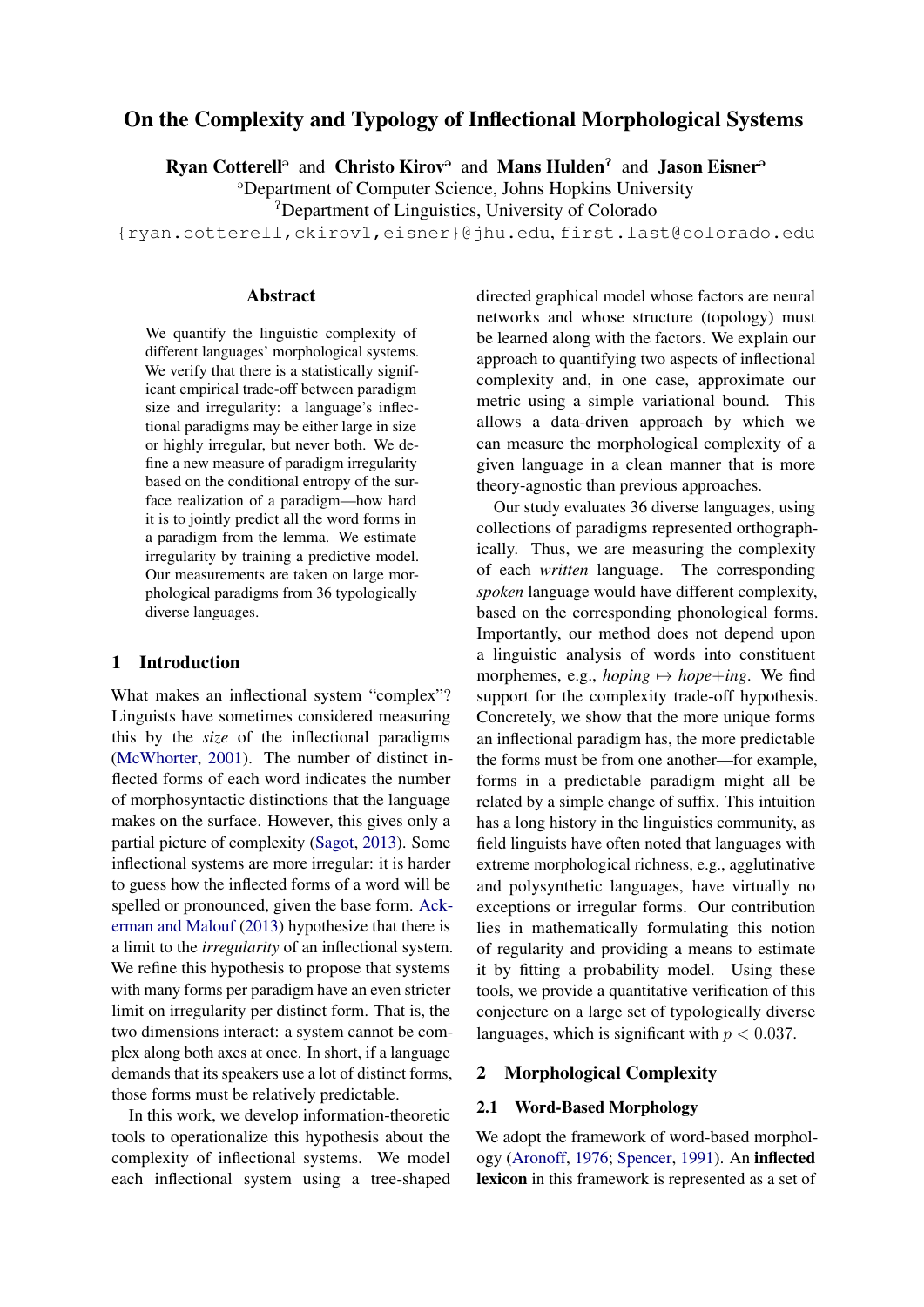word types. Each word type is a triple of

- a lexeme  $\ell$  (an arbitrary integer or string that indexes the word's core meaning and part of speech)
- a slot  $\sigma$  (an arbitrary integer or object that indicates how the word is inflected)
- a surface form  $w$  (a string over a fixed phonological or orthographic alphabet  $\Sigma$ )

A **paradigm**  $m$  is a map from slots to surface forms.<sup>[1](#page-1-0)</sup> We use dot notation to access elements of this map. For example,  $m$  past denotes the past-tense surface form in paradigm m.

An inflected lexicon for a language can be regarded as defining a map  $M$  from lexemes to their paradigms. Specifically,  $M(\ell) \cdot \sigma = w$  iff the lexicon contains the triple  $(\ell, \sigma, w)$ .<sup>[2](#page-1-1)</sup> For example, in the case of the English lexicon, if  $\ell$  is the English lexeme *walk*<sub>Verb</sub>, then  $M(\ell)$ .past = *walked*. In linguistic terms, we say that in  $\ell$ 's paradigm  $M(\ell)$ , the past-tense slot is filled (or realized) by *walked*.

Nothing in our method requires a Bloomfieldian structuralist analysis that decomposes each word into underlying morphs: rather, this paper is amorphous in the sense of [Anderson](#page-12-2) [\(1992\)](#page-12-2).

More specifically, we will work within the UniMorph annotation scheme [\(Sylak-Glassman,](#page-14-3) [2016\)](#page-14-3). In the simplest case, each slot  $\sigma$  specifies a morphosyntactic bundle of inflectional features such as tense, mood, person, number, and gender. For example, the Spanish surface form *pongas* (from the lexeme *poner* 'to put') fills a slot that indicates that this word has the features [ TENSE=PRESENT, MOOD=SUBJUNCTIVE, PERSON=2, NUMBER=SG ]. We postpone a discussion of the details of UniMorph until [§7.1,](#page-9-0) but it is mostly compatible with other, similar schemes.

#### 2.2 Defining Complexity

[Ackerman and Malouf](#page-12-0) [\(2013\)](#page-12-0) distinguish two types of morphological complexity, which we elaborate on below. For a more general overview of morphological complexity, see [Baerman et al.](#page-12-3) [\(2015\)](#page-12-3).

#### <span id="page-1-3"></span>2.2.1 Enumerative Complexity

The first type, enumerative complexity (ecomplexity), measures the number of surface morphosyntactic distinctions that a language makes within a part of speech.

Given a lexicon, we will measure the ecomplexity of the verb system as the average of the verb paradigm size  $|M(\ell)|$ , where  $\ell$  ranges over all verb lexemes in domain $(M)$ . Importantly, we define the size  $|m|$  of a paradigm m to be the number of distinct *surface forms* in the paradigm, rather than the number of *slots*. That is,  $|m| \stackrel{\text{def}}{=} |\text{range}(m)|$  rather than  $|\text{domain}(m)|$ .

Under our definition, nearly all English verb paradigms have size 4 or 5, giving the English verb system an e-complexity between 4 and 5. If  $m = M(walk<sub>Verb</sub>)$ , then  $|m| = 4$ , since  $range(m) = \{walk, walks, walked, walking\}$ . The manually constructed lexicon may define separate slots  $\sigma_1 =$  [TENSE=PRESENT, PERSON=1, NUMBER=SG and  $\sigma_2$  = [TENSE=PRESENT, PERSON=2, NUMBER=SG ], but in this paradigm, those slots are not distinguished by any morphological marking:  $m.\sigma_1 = m.\sigma_2 = walk$ . Nor is the past tense *walked* distinguished from the past participle. This phenomenon is known as syncretism.

Why might the creator of a lexicon bother to define separate slots  $\sigma_1$  and  $\sigma_2$  for English, rather than a single merged slot? A very good reason is the existence of a single English verb, *be*, that does distinguish these slots. $3$  Still, the lexicon creator might use a merged slot in general and handle *be* by adding some special slots that are used only with *be*. A second reason is that merged slots may be inelegant to describe using the feature bundle notation: for all English verbs other than *be*, there is a single form shared by the bare infinitive *and* all present tense forms *except* 3rd-person singular, but a single slot for this form could not be easily characterized by a single feature bundle, and so the lexicon creator might reasonably split it for convenience. A third reason might be an attempt at consistency across languages: in principle, an English lexicon is free to use the same slots as Sanskrit and thus list dual and plural forms for every English noun, which just happen to be identical in every case (complete syncretism).

The point is that our e-complexity metric is insensitive to these annotation choices. It focuses

<span id="page-1-0"></span><sup>&</sup>lt;sup>1</sup>See [Baerman](#page-12-4) [\(2015,](#page-12-4) Part II) for a tour of alternative views of inflectional paradigms.

<span id="page-1-1"></span><sup>2</sup>We assume that the lexicon never contains distinct triples of the form  $(\ell, \sigma, w)$  and  $(\ell, \sigma, w')$ , so that  $M(\ell)$ .  $\sigma$  has a unique value if it is defined at all.

<span id="page-1-2"></span><sup>&</sup>lt;sup>3</sup>This verb has a paradigm of size 8: {*be*,*am*,*are*,*is*,*was*,*were*,*been*,*being*}.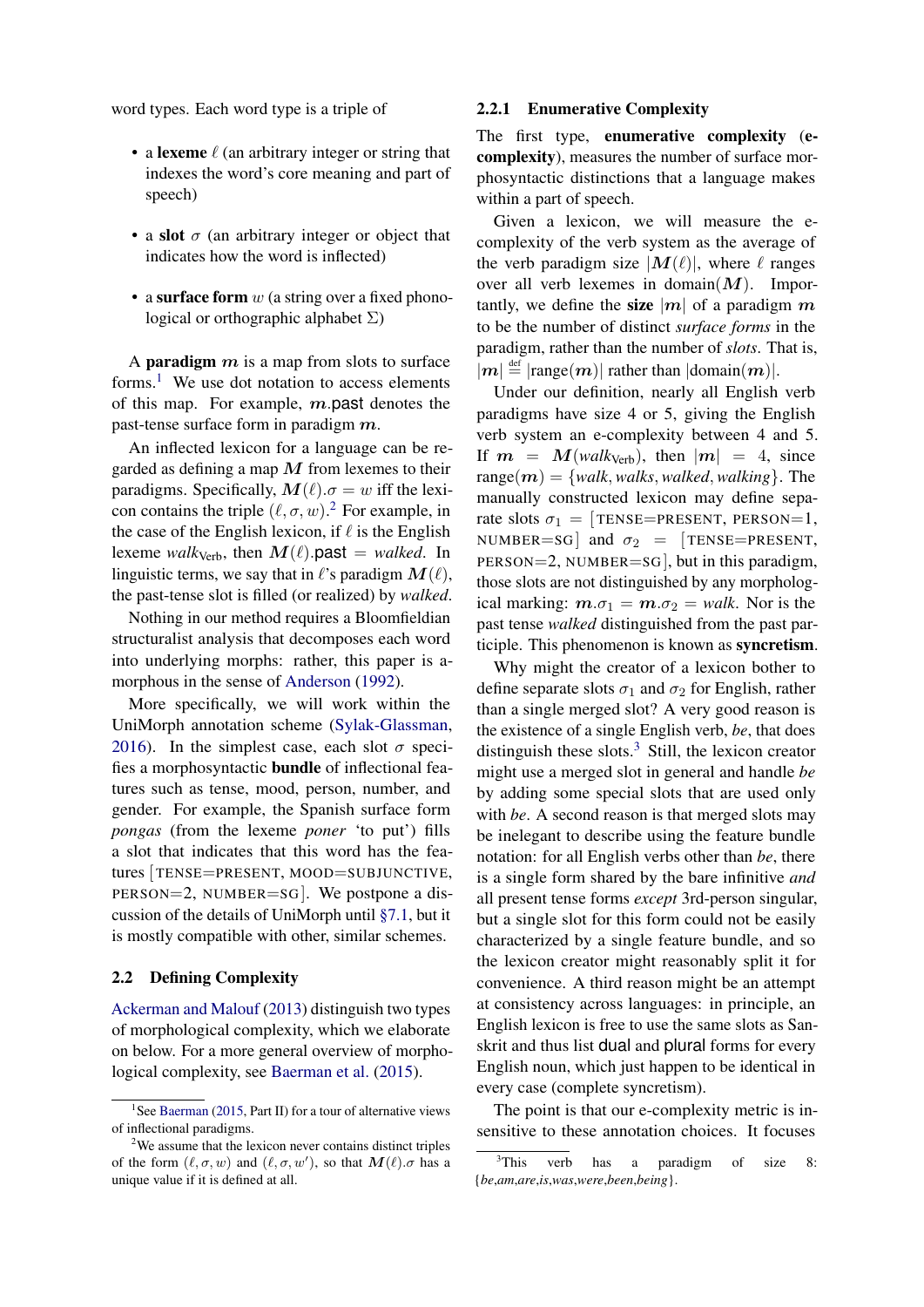on observable surface distinctions., and so does not care whether syncretic slots are merged or kept separate. Later, we will construct our i-complexity metric to have the same property.

The notion of e-complexity has a long history in linguistics. The idea was explicitly discussed as early as [Sapir](#page-14-4) [\(1921\)](#page-14-4). More recently, [Sagot](#page-14-1) [\(2013\)](#page-14-1) has referred to this concept as counting complexity, referencing comparison of the complexity of creoles and non-creoles by [McWhorter](#page-14-0) [\(2001\)](#page-14-0).

For a given part of speech, e-complexity appears to vary dramatically over the languages of the world. While the regular English verb paradigm has 4–5 slots in our annotation, the Archi verb will have thousands [\(Kibrik,](#page-13-0) [1998\)](#page-13-0). However, does this make the Archi system more complex, in the sense of being more difficult to describe or learn? Despite the plethora of forms, it is often the case that one can regularly predict one form from another, indicating that few forms actually have to be memorized for each lexeme.

#### 2.2.2 Integrative Complexity

The second notion of complexity is integrative complexity (i-complexity), which measures how regular an inflectional system is on the surface. Students of a foreign language will most certainly have encountered the concept of an irregular verb. Pinning down a formal and workable cross-linguistic definition is non-trivial, but the intuition that some inflected forms are regular and others irregular dates back at least to [Bloomfield](#page-12-5) [\(1933,](#page-12-5) pp. 273– 274), who famously argued that what makes a surface form regular is that it is the output of a deterministic function. For an in-depth dissection of the subject, see [Stolz et al.](#page-14-5) [\(2012\)](#page-14-5).

[Ackerman and Malouf](#page-12-0) [\(2013\)](#page-12-0) build their definition of i-complexity on the information-theoretic notion of entropy [\(Shannon,](#page-14-6) [1948\)](#page-14-6). Their intuition is that a morphological system should be considered irregular to the extent that its forms are unpredictable. They say, for example, that the nominative singular form is unpredictable in a language if many verbs express it with suffix -*o* while many others use  $-\emptyset$ . In [§5,](#page-6-0) we will propose an improvement to their entropy-based measure.

#### 2.3 The Low-Entropy Conjecture

The low-entropy conjecture, as formulated by [Ack](#page-12-0)[erman and Malouf](#page-12-0) [\(2013,](#page-12-0) p. 436), "is the hypothesis that enumerative morphological complexity is effectively unrestricted, as long as the average conditional entropy, a measure of integrative complexity, is low." Indeed, [Ackerman and Malouf](#page-12-0) go so far as to say that there need be no upper bound on e-complexity, but the i-complexity must remain sufficiently low (as is the case for Archi, for example). Our hypothesis is subtly different in that we postulate that morphological systems face a trade-off between e-complexity and i-complexity: a system may be complex under either metric, but not under both. The amount of e-complexity permitted is higher when i-complexity is low.

This line of thinking harks back to the equal complexity conjecture of Hockett, who stated: "objective measurement is difficult, but impressionistically it would seem that the total grammatical complexity of any language, counting both the morphology and syntax, is about the same as any other" [\(Hockett,](#page-13-1) [1958,](#page-13-1) pp. 180-181). Similar trade-offs have been found in other branches of linguistics (see [Oh](#page-14-7) [\(2015\)](#page-14-7) for a review). For example, there is a trade-off between rate of speech and syllable complexity [\(Pellegrino et al.,](#page-14-8) [2011\)](#page-14-8): this means that even though Spanish speakers utter many more syllables per second than Chinese, the overall information rate is quite similar as Chinese syllables carry more information (they contain tone information).

Hockett's *equal* complexity conjecture is controversial: some languages (such as Riau Indonesian) do seem low in complexity across morphology and syntax [\(Gil,](#page-13-2) [1994\)](#page-13-2). This is why [Ackerman and](#page-12-0) [Malouf](#page-12-0) instead posit that a linguistic system has *bounded* integrative complexity—it must not be too high, though it can be low, as indeed it is in isolating languages like Chinese and Thai.

### 3 Paradigm Entropy

## 3.1 Morphology as a Distribution

Following [Dreyer and Eisner](#page-13-3) [\(2009\)](#page-13-3) and [Cotterell](#page-13-4) [et al.](#page-13-4) [\(2015\)](#page-13-4), we identify a language's inflectional *system* with a probability distribution  $p(M = m)$ over *possible* paradigms.[4](#page-2-0) Our measure of icomplexity will be related to the entropy of this distribution.

<span id="page-2-0"></span><sup>4</sup> Formally speaking, we assume a discrete sample space in which each outcome is a possible lexeme  $\ell$  equipped with a paradigm  $M(\ell)$ . Recall that a random variable is technically defined as a function of the outcome. Thus,  $M$  is a paradigm-valued random variable that returns the whole paradigm.  $M$  past is a string-valued random expression that returns the past slot, so  $\pi(M.\text{past} = ran)$  is a marginal probability that marginalizes over the rest of the paradigm.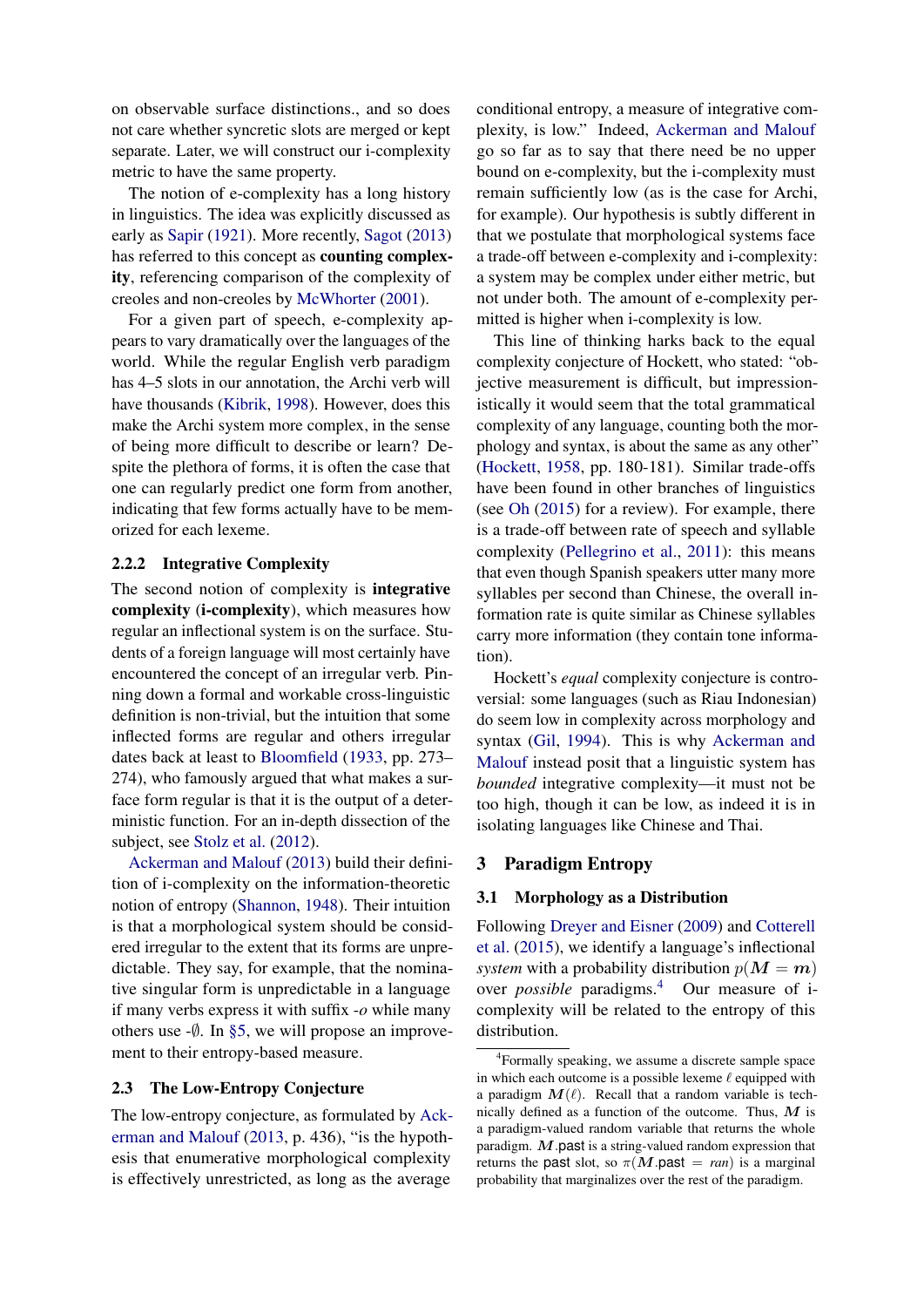For instance, knowing the behavior of the English verb system essentially means knowing a joint distribution over 5-tuples of surface forms such as (*run*,*runs*,*ran*,*run*,*running*). More precisely, one knows probabilities such as  $p(M)$ .pres =  $run, M.3s = runs, M.past = ran, M.past =$  $run, M$ .presp =  $running$ ).

We do not observe  $p$  directly, but each observed paradigm (5-tuple) can help us estimate it. We assume that the paradigms  $m$  in the inflected lexicon were drawn IID from *p*. Any novel verb paradigm in the future would be drawn from  $p$  as well. The distribution *p* represents the inflectional system because it describes what regular paradigms and plausible irregular paradigms *tend to look like*.

The fact that some paradigms are *used* more frequently than others (more tokens in a corpus) does not mean that they have higher probability under the morphological system  $p(m)$ . Rather, their higher usage reflects the higher probability of their lexemes. That is due to unrelated factors—the probability of a lexeme may be modeled separately by a stick-breaking process [\(Dreyer and Eisner,](#page-13-5) [2011\)](#page-13-5), or may reflect the semantic meaning associated to that lexeme. The role of  $p(m)$  in the model is only to serve as the base distribution from which a lexeme type  $\ell$  selects the tuple of strings  $m = M(\ell)$ that will be used thereafter to express  $\ell$ .

We expect the system to place low probability on implausible paradigms: e.g., p(*run*,*snur*, *nar*,*run*,*running*) is close to zero. Moreover, we expect it to assign high conditional probability to the result of applying highly regular processes: e.g., for  $p(M.\text{presp} \mid M.3s)$  in English, we have  $p(wugging \mid wugs) \approx p(runing \mid runs) \approx 1$ , where *wug* is a novel verb. Nonetheless, our estimate of  $p(M.\text{presp} = w \mid M.3s = wugs$ will have support over  $w \in \Sigma^* \times \cdots \times \Sigma^*$ , due to smoothing. The model is thus capable of evaluating arbitrary wug-formations [\(Berko,](#page-12-6) [1958\)](#page-12-6), including irregular ones.

#### 3.2 Paradigm Entropy

The distribution  $p$  gives rise to the **paradigm en**tropy  $H(M)$ , also written as  $H(p)$ . This is the expected number of bits needed to represent a paradigm drawn from  $p$ , under a code that is optimized for this purpose. Thus, it may be related to the cost of learning paradigms or the cost of storing them in memory, and thus relevant to functional

pressures that prevent languages from growing too complex. (There is no guarantee, of course, that human learners actually estimate the distribution p, or that its entropy actually represents the cognitive cost of learning or storing paradigms.)

Our definition of i-complexity in [§5](#page-6-0) will (roughly speaking) divide  $H(M)$  by the ecomplexity, so that the i-complexity is measured in *bits per distinct surface form*. This approach is inspired by [Ackerman and Malouf](#page-12-0) [\(2013\)](#page-12-0); we discuss the differences in [§6.](#page-7-0)

### <span id="page-3-1"></span>3.3 A Variational Upper Bound on Entropy

We now review how to estimate  $H(M)$  by estimating  $p$  by a model  $q$ . We do not actually know the true distribution  $p$ . Furthermore, even if we knew p, the definition of  $H(M)$  involves a sum over the infinite set of *n*-tuples  $(\Sigma^*)^n$ , which is intractable for most distributions p. Thus, following [Brown](#page-12-7) [et al.](#page-12-7) [\(1992\)](#page-12-7), we will use a probability model to define a good upper bound for  $H(M)$  and held-out data to estimate that bound.

For any distribution p, the entropy  $H(p)$  is upperbounded by the cross-entropy  $H(p, q)$ , where q is any other distribution over the same space:<sup>[5](#page-3-0)</sup>

$$
\sum_{m} p(m) [-\log p(m)] \le \sum_{m} p(m) [-\log q(m)] \tag{1}
$$

(Throughout this paper,  $log$  denotes  $log<sub>2</sub>$ .) The gap between the two sides is the Kullback-Leibler divergence  $D(p || q)$ , which is 0 iff  $p = q$ .

Maximum-likelihood training of a probability model  $q \in \mathcal{Q}$  is an attempt to minimize this gap by minimizing the right-hand side. More precisely, it minimizes the sampling-based estimate  $\sum_{\bm{m}} \hat{p}_{\text{train}}(\bm{m})$   $\left[-\log q(\bm{m})\right]$ , where  $\hat{p}_{\text{train}}$  is the uniform distribution over a set of training examples that are assumed to be drawn IID from  $p$ .

Because the trained  $q$  may be overfit to the training examples, we must make our final estimate of  $H(p, q)$  using a separate set of held-out test examples, as  $\sum_{m} \hat{p}_{test}(m)$ [- $\log q(m)$ ]. We then use this as our (upwardly-biased) estimate of the paradigm entropy  $H(p)$ . In our setting, both the training and the test examples are paradigms from a given inflected lexicon.

## 4 A Generative Model of the Paradigm

To fit  $q$  given the training set, we need a tractable family Q of joint distributions over paradigms, with

<span id="page-3-0"></span> $5$ The same applies for conditional entropies as used in [§5.](#page-6-0)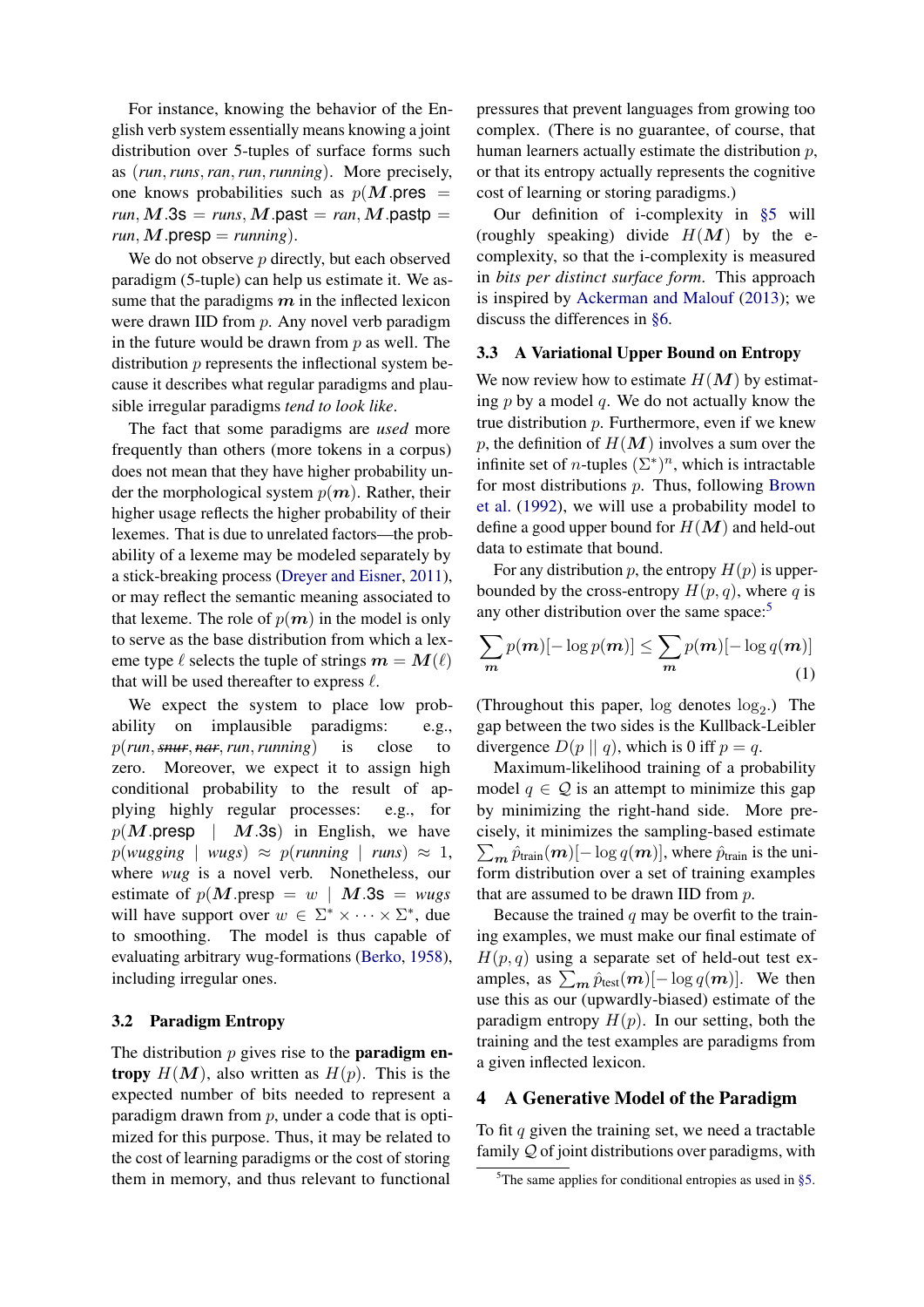<span id="page-4-0"></span>

Figure 1: A specific Spanish verb paradigm as it would be generated by two different tree-structured Bayesian networks. The nodes in each network represent the slots of the paradigm class (not labeled). The topology in (a) predicts all forms from the lemma. The topology in (b), on the other hand, makes  $\frac{d}{dt}$  shares a stem. Our discussed in  $\frac{d}{dt}$  finds the structure learning algorithm discussed in  $\frac{d}{dt}$  finds trees structured in  $\frac{d}{dt}$  finds trees structured in  $\frac{d}{dt}$  finds trees structured in  $\frac{d}{dt}$  $\frac{1}{1}$  to picture to  $\sum_{i=1}^{n} a_i$  shares an ionic trouble in  $\sum_{i=1}^{n} a_i$  for all  $\sum_{i=1}^{n} a_i$ . it easier to predict forms given the others: *pongas* is predicted from *pongo*, with which it shares a stem. Qualitatively, the structure selection algorithm in [§4.4](#page-5-0) finds trees like (b).

parameters θ. The structure of the model and the number of parameters θ will be determined automatically from the training set: a language with more parameters. This means that  $Q$  is technically a semi-parametric family. more slots or more paradigm classes will require

## <span id="page-4-4"></span>4.1 Paradigm Classes

 $\frac{1}{2}$  if they define the same alots (that is  $\frac{1}{2}$  and  $\frac{1}{2}$  the input source string. domain $(m) = \text{domain}(m')$ ) and the same pairs of slots are syncretic in both paradigms (that is,  $m.\sigma = m.\sigma'$  iff  $m'.\sigma = m'.\sigma'$ ). Notice that paradigms of the same class must have the same size (but not conversely). Most English verbs fall into 2 classes: 4-form verbs such as regular *sprint* and irregular *stand* where the past participle is syn- $\frac{1}{2}$  cretic with the past tense, and irregular 5-form the Will the past tense, and fregular 5 form also a few other English verb classes: for example, *run* has only 4 distinct forms, but in its class, the past participle is syncretic with the *present* tense. The verb *be* is in a class by itself, with 8 distinct forms. The extra slots needed for *be* might be either missing in other classes, or present but syncretic.  $\sum_{i=1}^{n} f(t_i, t_i)$ same class if they define the same slots (that is, We say that two paradigms  $m, m'$  have the

Our model  $q_{\theta}$  says that the first step in generating a paradigm is to pick its class  $c$ . This uses a distribution  $q_{\theta}(C = c)$ , which we estimate by maximum likelihood from the training set. Thus, c ranges over the set  $\mathcal C$  of classes that appear in the training set.

#### 4.2 A Tree-Structured Distribution

Next, conditioned on the class  $c$ , we follow [Cot-](#page-13-6) $\frac{1}{\pi}$  definitions of the optimal trees to select the optimal trees to select the optimal trees of the optimal trees of the optimal trees of the optimal trees of the optimal trees of the optimal trees of the optimal t  $f(x) = \frac{f(x) - f(y)}{g(x)}$  and generate an the room of the paradigm using a tree-structured Bayesian form at each slot is generated conditionally on the we are the directed spanning tree over the spanning tree over the spanning spanning of  $\frac{1}{2}$  found by the algorithm of Eq.  $\frac{1}{2}$ . possible tree structures for Spanish verbs.  $\text{Out}$ , conditioned on the enable the optimal transmitter of  $\text{Out}$ [terell et al.](#page-13-6) [\(2017b\)](#page-13-6) and generate all the forms where the directed spanning tree over  $\frac{1}{2}$  vertices, as  $\frac{1}{2}$  vertices, as  $\frac{1}{2}$  vertices, as  $\frac{1}{2}$ form at a single parent slot. Figure [1](#page-4-0) illustrates two network—a directed graphical model in which the

Each class c has its own tree structure. If slot  $\sigma$ exists in class  $c$ , we denote its parent in class  $c$  by  $pa_c(\sigma)$  $pa_c(\sigma)$  $pa_c(\sigma)$ . Then our model is<sup>6</sup>

<span id="page-4-2"></span>
$$
q_{\theta}(\boldsymbol{m} \mid c) = \prod_{\sigma \in c} q_{\theta}(\boldsymbol{m}.\sigma \mid \boldsymbol{m}.\text{pa}_{c}(\sigma), C = c)
$$
\n(2)

For the slot  $\sigma$  at root of the tree,  $pa_c(\sigma)$  is defined to be a special slot empty with an empty feature bundle, whose form is fixed to be the empty string. The candidate tree is the log-likelihood in the log-likelihood in the product above,  $\sigma$  does not range over  $err$ In the product above,  $\sigma$  does not range over empty.

#### <span id="page-4-3"></span>3 Neural Sequence-to-Sequence Model distributions are given by the distributions of the distributions of  $\alpha$ 3 Neural Sequence to Sequence Model 4.3 Neural Sequence-to-Sequence Model

We model all of the conditional probability fac-tors in [\(2\)](#page-4-2) using a neural sequence-to-sequence model with parameters  $\theta$ . Specifically, we follow [Kann and Schütze](#page-13-7) [\(2016\)](#page-13-7) and use an LSTM-based sequence-to-sequence model [\(Sutskever et al.,](#page-14-9)

<span id="page-4-1"></span> $^6$ Below, we will define the factors so that the generated  $m$ does–usually—fall in class c. We will ensure that if two slots are syncretic in class c, then their forms are in fact equal in  $m$ . But non-syncretic slots will also have a (tiny) probability of equal forms, so the model  $q_{\theta}(m \mid c)$  is *deficient*—it sums to slightly  $< 1$  over the paradigms  $m$  in class  $c$ .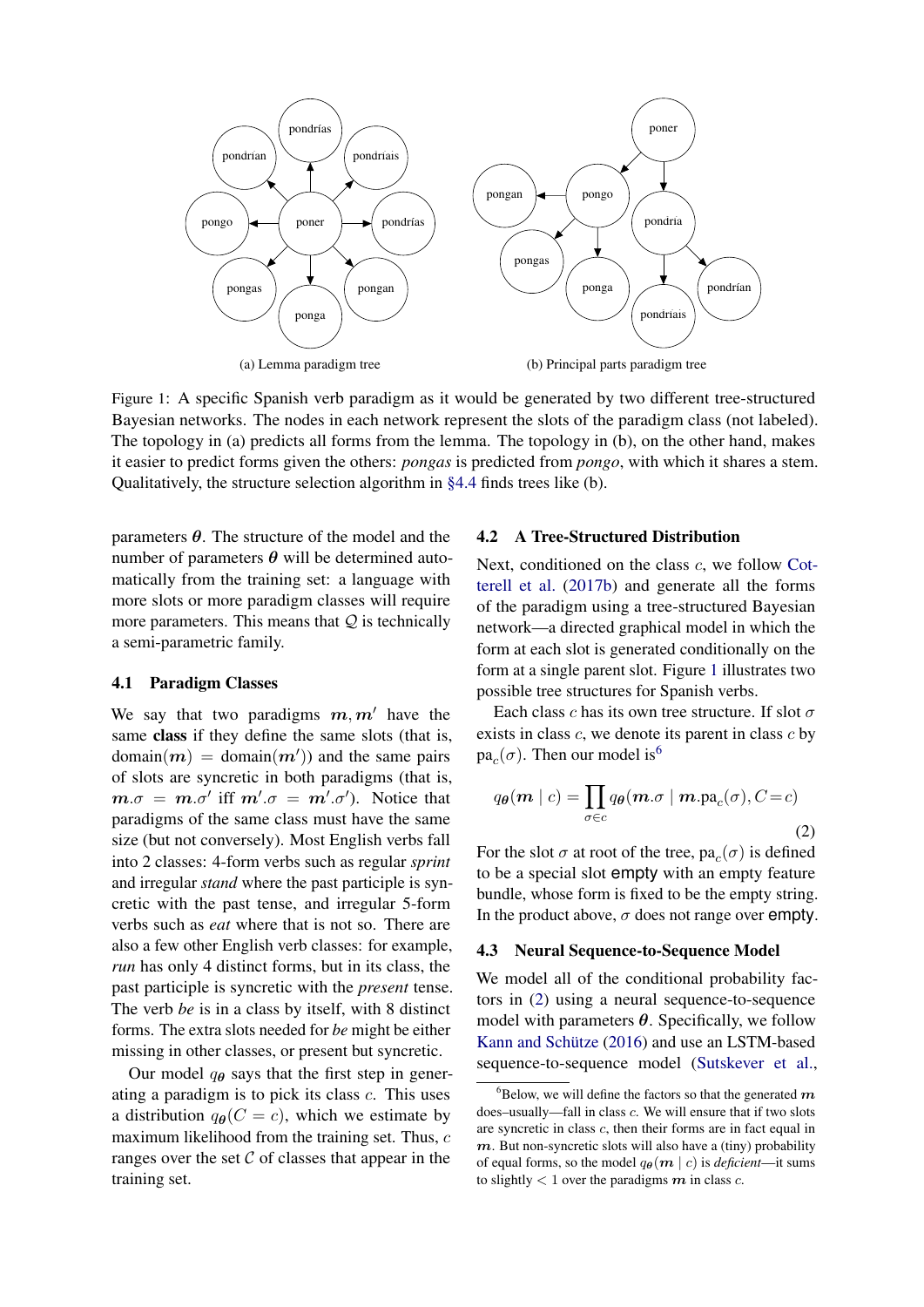[2014\)](#page-14-9) with attention [\(Bahdanau et al.,](#page-12-8) [2015\)](#page-12-8).This is the state of the art in morphological reinflection, i.e., the conversion of one inflected form to another [\(Cotterell et al.,](#page-13-8) [2016\)](#page-13-8).

For example, in German,  $q_{\theta}(M)$ .nompl = *Hände* | **M**.nomsg = *Hand*,  $C = 3$ ) is given by the probability that the seq2seq model assigns to the output sequence H ä n d e when given the input sequence

H a n d C=3 IN=NOM IN=SG OUT=NOM OUT=PL

The input sequence indicates the parent slot (nominative singular) and the child slot (nominative plural), by using special characters to specify their feature bundles. This tells the seq2seq model what kind of inflection to do. The input sequence also indicates the paradigm class c. Thus, we are able to use only a single seq2seq model, with parameters  $\theta$ , to handle all of the conditional distributions in the entire model. Sharing parameters across conditional distributions is a form of multi-task learning and may improve generalization to held-out data.

As a special case, if  $\sigma$  and  $\sigma'$  are syncretic within class c, then we define  $q_{\theta}(M.\sigma = w \mid M.\sigma')$  $w', C = c$  to be 1 if  $w = w'$  and 0 otherwise. The seq2seq model is skipped in such cases: it is only used on non-syncretic parent-child pairs. As a result, if class  $c$  has  $5$  slots that are all syncretic with one another, 4 of these slots can be derived by deterministic copying. As they are completely predictable, they contribute  $log 1 = 0$  bits to the paradigm entropy. The method in the next section will always favor a tree structure that exploits copying. As a result, the extra 4 slots will not increase the i-complexity, just as they do not increase the e-complexity.

We train the parameters  $\theta$  on *all* non-syncretic slot pairs in the training set. Thus, a paradigm with *n* distinct forms contributes  $n^2$  training examples: each form in the paradigm is predicted from each of the  $n - 1$  other forms, and from the empty form. We use maximum-likelihood training (see [§7.2\)](#page-9-1).

#### <span id="page-5-0"></span>4.4 Structure Selection

Given a model  $q_{\theta}$ , we can decompose its entropy  $H(q_{\theta})$  into a weighted sum of conditional entropies

$$
H(M) = H(C) + \sum_{c \in C} p(C = c)H(M \mid C = c)
$$
  
where (3)

$$
H(\mathbf{M} \mid C = c) = \sum_{\sigma \in c} H(\mathbf{M}.\sigma \mid \mathbf{M}.pa_c(\sigma), C = c)
$$
\n(4)

The cross-entropy  $H(p, q_{\theta})$  has a similar decomposition. The only difference is that all of the (conditional) entropies are replaced by (conditional) cross-entropies, meaning that they are estimated using a held-out sample from p rather than  $q_{\theta}$ . The log-probabilities are still taken from  $q_{\theta}$ .

It follows that given a fixed  $\theta$  (as trained in the previous section), we can minimize  $H(p, q<sub>\theta</sub>)$  by choosing the tree for each class  $c$  that minimizes the cross-entropy version of [\(4\)](#page-5-1).

How? For each class c, we select the minimumweight directed spanning tree over the  $n_c$  slots used by that class, as computed by the Chu-Liu-Edmonds algorithm [\(Edmonds,](#page-13-9)  $1967$  $1967$ ).<sup>7</sup> The weight of each potential directed edge  $\sigma' \to \sigma$  is the conditional cross-entropy  $H(M.\sigma \mid M.\sigma', C = c)$ under the seq2seq model trained in the previous section, so equation [\(4\)](#page-5-1) implies that the weight of a tree is the cross-entropy we would get by selecting that tree. $8$  In practice, we estimate the conditional cross-entropy for the non-syncretic slot pairs using a held-out development set (not the test set). For syncretic slot pairs, which are handled by copying, the conditional cross-entropy is always 0, so edges between syncretic slots can be selected free of cost.

After selecting the tree, we could retrain the seq2seq parameters  $\theta$  to focus on the conditional distributions we actually use, training on only the slot pairs in each training paradigm that correspond to an edge in the paradigm's class. However, our present experiments do not do this. In fact, training on all  $n^2$  pairs can be seen as a form of multi-task regularization that may improve the model.

<span id="page-5-2"></span><sup>&</sup>lt;sup>7</sup>Similarly, [Chow and Liu](#page-12-9) [\(1968\)](#page-12-9) find the best treeshaped *undirected* graphical model by computing the highestweighted *undirected* spanning tree. We require a directed model instead because [§4.3](#page-4-3) provides *conditional* distributions.

<span id="page-5-3"></span><sup>&</sup>lt;sup>8</sup>Where the weight of the tree is taken to include the weight of the special edge empty  $\rightarrow \sigma$  to the root node  $\sigma$ . Thus, for each slot  $\sigma$ , the weight of empty  $\rightarrow \sigma$  is the cost of selecting  $\sigma$  as the root. It is an estimate of  $H(M \cdot \sigma \mid C = c)$ , the difficulty of predicting the  $\sigma$  form without any parent.

<span id="page-5-1"></span>In the implementation, we actually decrement the weight of every edge  $\sigma' \to \sigma$  (including when  $\sigma' = \text{empty}$ ) by the weight of empty  $\rightarrow \sigma$ . This does not change the optimal tree, because it does not change the relative weights of the possible parents of  $\sigma$ . However, it ensures that every  $\sigma$  now has root cost 0, as required by the Chu-Liu-Edmonds algorithm (which does not consider root costs). Notice that since  $H(X) - H(X | Y) = I(X; Y)$ , the decremented weight is actually an estimate of  $-I(M.\sigma; M.\sigma')$ . Thus, finding the min-weight tree is equivalent to finding the tree that maximizes the total mutual information on the edges, just like the Chow-Liu algorithm [\(Chow and Liu,](#page-12-9) [1968\)](#page-12-9).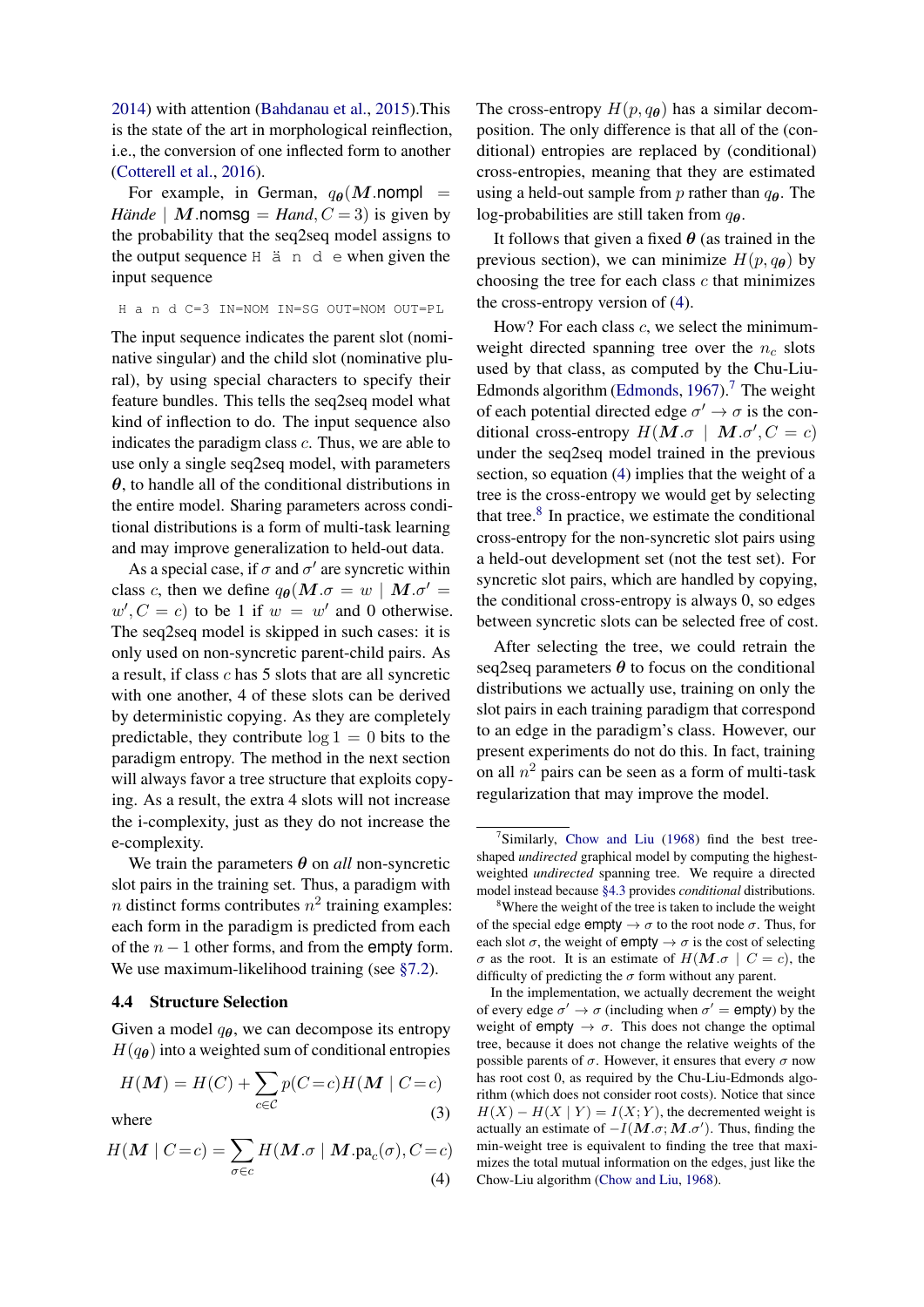## <span id="page-6-0"></span>5 From Paradigm Entropy to i-Complexity

Having defined a way to approximate paradigm entropy,  $H(M)$ , we finally operationalize our measure of i-complexity for a language.

One Paradigm Class. We start with the simple case where the language has a single paradigm class:  $C = \{c\}$ . Our initial idea was to define icomplexity as bits per form,  $H(M) / |c|$ , where  $|c|$  is the enumerative complexity—the number of distinct forms in the paradigm.

However,  $H(M)$  reflects not only the language's morphological complexity, but also its "lexical complexity." Some of the bits needed to specify a lexeme's paradigm  $m$  are necessary merely to specify the stem. A language whose stems are numerous or highly varied will tend to have higher H(M), but we do not wish to regard it as *morphologically* complex simply on that basis. We can decompose  $H(M)$  into

<span id="page-6-1"></span>
$$
H(\boldsymbol{M}) = \underbrace{H(\boldsymbol{M}.\boldsymbol{\check{\sigma}})}_{\text{lexical entropy}} + \underbrace{H(\boldsymbol{M} \mid \boldsymbol{M}.\boldsymbol{\check{\sigma}})}_{\text{morphological entropy}} \quad (5)
$$

where  $\check{\sigma}$  here denotes the most predictable slot,

$$
\check{\sigma} \stackrel{\text{def}}{=} \operatorname*{argmin}_{\sigma} H(M.\sigma) \tag{6}
$$

and we estimate  $H(M, \sigma)$  for any  $\sigma$  using the seq2seq distribution  $q_{\theta}(M.\sigma = w \mid M.\text{empty} =$  $\epsilon$ ), which can be regarded as a model for generating forms of slot  $\sigma$  from scratch.

We will refer to  $\check{\sigma}$  as the lemma since it gives in some sense the simplest form of the lexeme, although it is not necessarily the slot that lexicographers use as the citation form for the lexeme.

We now define i-complexity as the entropy per form when predicting the remaining forms of  $M$ from the lemma:

<span id="page-6-2"></span>
$$
\frac{H(M \mid M.\check{\sigma})}{|c| - 1} \tag{7}
$$

where the numerator can be obtained by subtraction via equation [\(5\)](#page-6-1). This is a fairer representation of the morphological irregularity, e.g., the average difficulty in predicting the inflectional ending that is added to a given stem. Notice that if  $|c| = 1$  (an isolating language), the morphological complexity is appropriately undefined, since no inflectional endings are ever added to the stem.

If we had allowed the lexical entropy  $H(\mathbf{M}.\check{\sigma})$ to remain in the numerator, then a language with larger e-complexity  $|c|$  would have amortized that term over more forms—meaning that larger ecomplexity would have tended to lead to lower i-complexity, other things equal. By removing that term from the numerator, our definition [\(7\)](#page-6-2) eliminates this as a possible reason for the observed tradeoff between e-complexity and i-complexity.

Multiple Paradigm Classes. Now, we consider the more general case where multiple paradigm classes are allowed:  $|C| \geq 1$ . Again we are interested in the entropy per non-lemma form. The i-complexity is

<span id="page-6-3"></span>
$$
\frac{H(C) + \sum_{c} p(C=c)H(M \mid M.\check{\sigma}(c), C=c)}{\sum_{c} p(C=c)(|c|-1)}
$$
\n(8)

where

$$
\check{\sigma}(c) \stackrel{\text{def}}{=} \operatorname*{argmin}_{\sigma} H(M.\sigma \mid C = c) \tag{9}
$$

In the case where |c| and  $\check{\sigma}(c)$  are constant over all  $C$ , this reduces to equation  $(7)$ . This is because the numerator is esssentially an expanded formula for the conditional entropy in [\(7\)](#page-6-2)—the only wrinkle is that different parts of it condition on different slots.

To estimate equation [\(8\)](#page-6-3) using a trained model q and a held-out test set, we follow [§3.3](#page-3-1) by estimating all  $-\log p(\cdots)$  terms in the entropies with our model surprisals  $-\log q(\cdots)$ , but using the empirical probabilities on the test set for all other  $p(\cdots)$  terms including  $p(C = c)$ . Suppose the test set paradigms are  $m_1, \ldots, m_N$  with classes  $c_1, \ldots, c_N$  respectively. Then taking  $q = q_{\theta}$ , our final estimate of the i-complexity [\(8\)](#page-6-3) works out to

<span id="page-6-4"></span>
$$
\sum_{i=1}^{N} - \left( \frac{\log q(C = c_i)}{\sum_{i=1}^{N} \log q(M = m_i \mid C = c_i)} - \frac{\log q(M \cdot \check{\sigma}(c_i) = m_i \cdot \check{\sigma}(c_i) \mid C = c_i)}{\sum_{i=1}^{N} |c_i| - 1} \right)
$$
\n(10)

where we have multiplied both the numerator and denominator by  $N$ . In short, the denominator is the total number of non-lemma forms in the test set, and the numerator is the total number of bits that our model needs to predict these forms (including the paradigm shapes  $c_i$ ) given the lemmas. The numerator of equation [\(10\)](#page-6-4) is an upper bound on the numerator of equation [\(8\)](#page-6-3) since it uses (conditional) cross-entropies rather than (conditional) entropies.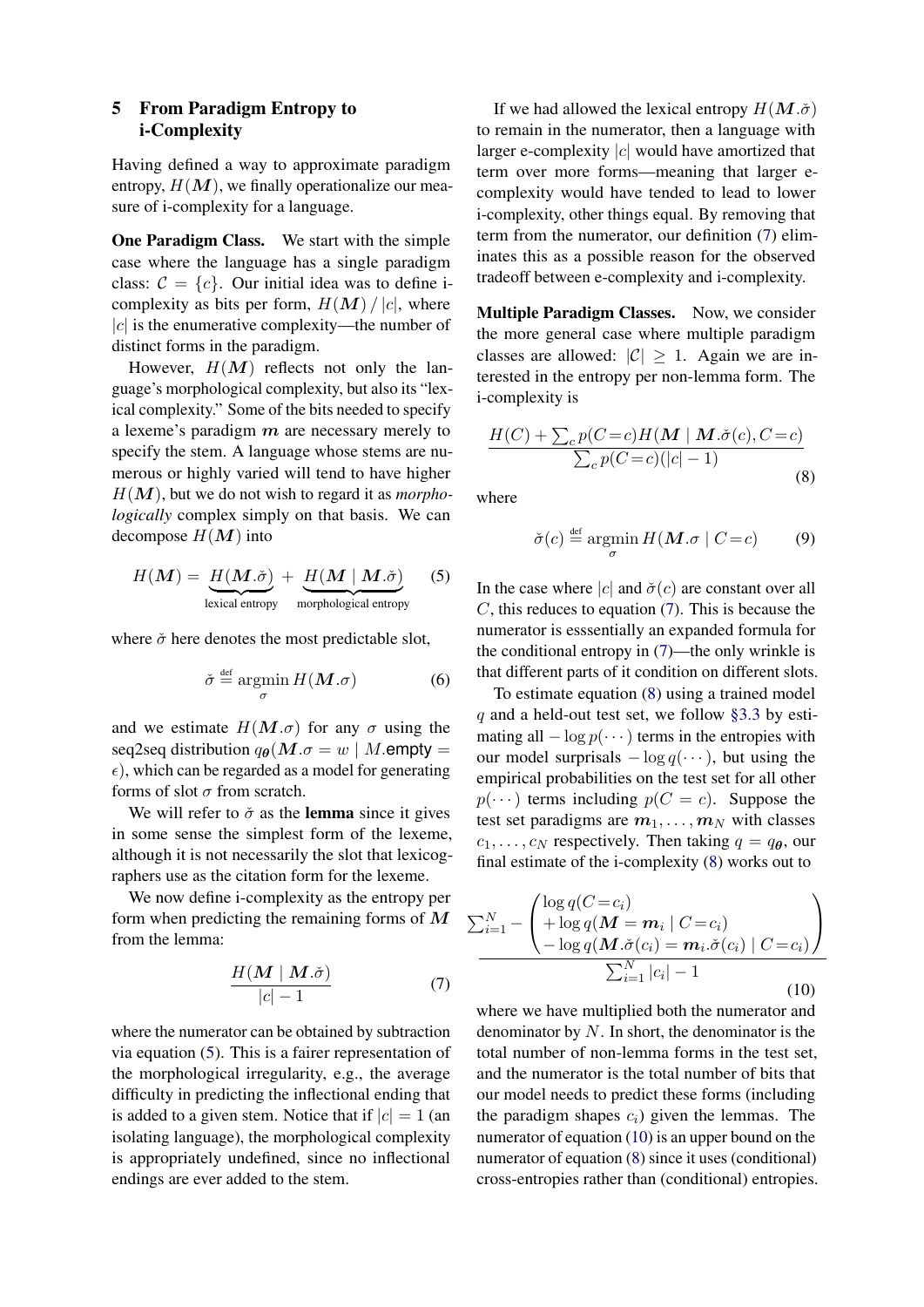<span id="page-7-1"></span>

|              | <b>SINGULAR</b> |            |            |            | PLURAL     |            |       |            |
|--------------|-----------------|------------|------------|------------|------------|------------|-------|------------|
| <b>CLASS</b> | <b>NOM</b>      | <b>GEN</b> | <b>ACC</b> | <b>VOC</b> | <b>NOM</b> | <b>GEN</b> | ACC   | <b>VOC</b> |
|              | $-OS$           | $-u$       | $-on$      | $-e$       | -i         | $-on$      | $-us$ | -i         |
| 2            | $-S$            | -0         | -0         | -Ø         | $-es$      | $-on$      | $-es$ | $-es$      |
| 3            | -0              | $-S$       | -Ø         | -Ø         | $-es$      | $-on$      | $-es$ | $-es$      |
| 4            | -0              | $-S$       | -Ø         | -Ø         | $-is$      | $-on$      | $-is$ | $-is$      |
| 5            | $-0$            | $-u$       | $-0$       | $-0$       | $-a$       | $-on$      | $-a$  | $-a$       |
| 6            | -0              | $-u$       | -Ø         | -Ø         | $-a$       | $-on$      | $-a$  | $-a$       |
| 7            | $-OS$           | $-us$      | $-OS$      | $-OS$      | -i         | $-on$      | $-i$  | $-i$       |
| 8            | -Ø              | $-OS$      | -Ø         | -Ø         | $-a$       | $-on$      | $-a$  | $-a$       |

Table 1: Structuralist analysis of Modern Greek nominal inflection classes. [\(Ralli,](#page-14-10) [1994,](#page-14-10) [2002\)](#page-14-11).

## <span id="page-7-0"></span>6 A Methodological Comparison to [Ackerman and Malouf](#page-12-0) [\(2013\)](#page-12-0)

Our formulation of the low-entropy principle differs somewhat from [Ackerman and Malouf](#page-12-0) [\(2013\)](#page-12-0); the differences are highlighted below.

Heuristic Approximation to p. [Ackerman and](#page-12-0) [Malouf](#page-12-0) [\(2013\)](#page-12-0) first construct what we regard as a heuristic approximation to the joint distribution p over forms in a paradigm. They first provide a structuralist decomposition of words into their constituent morphemes. Then, they consider a distribution  $r(\boldsymbol{m}.\sigma \mid \boldsymbol{m}.\sigma')$  that builds new forms by stochastically replacing morphemes. In contrast to our neural sequence-to-sequence approach, this distribution unfortunately does *not* have support over  $\Sigma^*$  and, thus, cannot consider changes other than substitution of morphological exponents.

As a concrete example of  $r$ , consider Table [1'](#page-7-1)s (Simplified) Modern Greek example from [Acker](#page-12-0)[man and Malouf](#page-12-0) [\(2013\)](#page-12-0). The conditional distribution  $r(m \text{.gen};\text{sg} \mid m \text{.acc};\text{pl} = ... \cdot i)$  over genitive singular forms is peaked since there is exactly one possible transformation: substituting *-us* for *-i*. Other conditional distributions for Modern Greek are less peaked: [Ackerman and Malouf](#page-12-0) [\(2013\)](#page-12-0) estimated that  $r(m.nom;sq | m.acc;p] = ... -a)$ swaps *-a* for  $\emptyset$  with probability  $\frac{2}{3}$  and for *-o* with probability  $\frac{1}{3}$ . We reiterate that no other output has positive probability under their model, e.g., swapping *-a* for *-es* or ablaut of a stem vowel.

Average Conditional Entropy. The second difference is their use of the pairwise conditional entropies between cells. They measure the complexity of the entire paradigm by the average conditional entropy:

<span id="page-7-3"></span>
$$
\frac{1}{n^2 - n} \sum_{\sigma} \sum_{\sigma' \neq \sigma} H(M. \sigma \mid M. \sigma'). \tag{11}
$$

This differs from our tree-based measure, in which an irregular form only needs to be derived from its parent—possibly a similar or even syncretic irregular form—rather than from *all* other forms in the paradigm. So it "only needs to pay once" and it even "shops around for the cheapest deal. Also, in our measure, the lemma does not "pay" at all.

They measure conditional entropies, which are simple to compute because their model  $q$  is simple. (Again, it only permits a small number of possible outputs for each input, based on the finite set of allowed morpheme substitutions that they annotated by hand.) In contrast, our estimate uses conditional *cross*-entropies, asking whether our q can predict real held-out forms distributed according to p.

## 6.1 Critique of [Ackerman and Malouf](#page-12-0) [\(2013\)](#page-12-0)

Now, we offer a critique of [Ackerman and Mal](#page-12-0)[ouf](#page-12-0) [\(2013\)](#page-12-0) on three points: (i) different linguistic theories dictating how words are subdivided into morphemes may offer different results, (ii) certain types of morphological irregularity, particularly suppletion, aren't handled, and (iii) average conditional entropy overestimates the i-complexity in comparison to joint entropy.

Theory-Dependent Complexity. We consider a classic example from English morphophonology that demonstrates the effect of the specific analysis chosen. In regular English plural formation, the speaker has three choices:  $[z]$ ,  $[s]$  and  $[iz]$ . Here are two potential analyses. One could treat this as a case of pure allomorphy with three potential, unrelated suffixes. Under such an analysis, the entropy will reflect the empirical frequency of the three possibilities found in some data set: roughly,  $1/4 \log 1/4 + 3/8 \log 3/8 + 3/8 \log 3/8 \approx 1.56127$ . On the other hand, if we assume a different model with a unique underlying affix /z/, which is attached and then converted to either  $[z]$ ,  $[s]$  or  $[iz]$  by an application of perfectly regular phonology, this part of the morphological system of English has entropy of 0—one choice. See [Kenstowicz](#page-13-10) [\(1994,](#page-13-10) p.72) for a discussion of these alternatives from a theoretical standpoint. Note that our goal is not to advocate for one of these analyses, but merely to suggest that [Ackerman and Malouf](#page-12-0) [\(2013\)](#page-12-0)'s quan-tity is analysis-dependent.<sup>[9](#page-7-2)</sup> In contrast, our approach is theory-agnostic in that we jointly learn surface-to-surface transformations, reminiscent of

<span id="page-7-2"></span><sup>&</sup>lt;sup>9</sup>Other suggested quantifications of morphological complexity have relied on a similar assumption (e.g. [Bane,](#page-12-10) [2008\)](#page-12-10).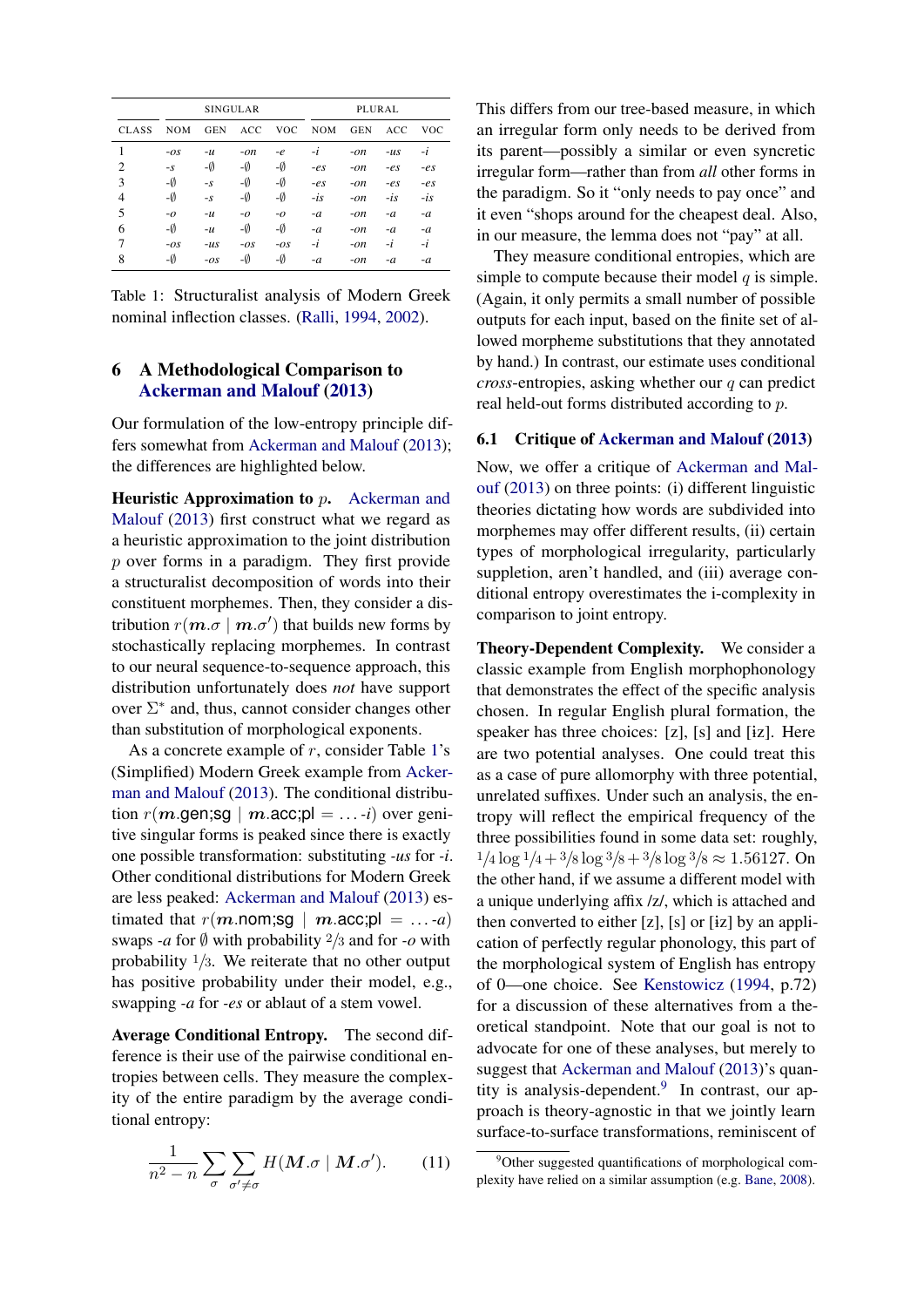a-morphorous morphology [\(Anderson,](#page-12-2) [1992\)](#page-12-2), and thus our estimate of paradigm entropy does not suffer this drawback. Indeed, our assumptions are limited—recurrent neural networks are universal approximators. It has been shown that any computable function can be computed by some finite RNN [\(Siegelmann and Sontag,](#page-14-12) [1991,](#page-14-12) [1995\)](#page-14-13). Thus, the only true assumption we make of morphology is mild: we assume it is Turing-computable. That behavior is Turing-computable is a rather fundamental tenet of cognitive science [\(McCulloch and](#page-14-14) [Pitts,](#page-14-14) [1943;](#page-14-14) [Sobel and Li,](#page-14-15) [2013\)](#page-14-15).

In our approach, theory dependence is primarily introduced through the selection of slots in our paradigms, which is a form of bias that would be present in any human-derived set of morphological annotations. A key example of this is the way in which different annotators or annotation standards may choose to limit or expand syncretism — situations where the same string-identical form may fill multiple different paradigm slots. For example, Finnish has two accusative inflections for nouns and adjectives, one always coinciding in form with the nominative and the other coinciding with the genitive. Many grammars therefore omit these two slots in the paradigm entirely, while some include them. Depending on which linguistic choice annotators make, the language could appear to have more or fewer paradigm slots. We have carefully defined our e-complexity and i-complexity metrics so that they are not sensitive to these choices.

As a second example of annotation dependence, different linguistic theories might disagree about which distinctions constitute productive inflectional morphology, and which are derivational or even fixed lexical properties. For example, our dataset for Turkish treats causative verb forms as *derivationally* related lexical items. The number of apparent slots in the Turkish inflectional paradigms is reduced because these forms were excluded.

Morphological Irregularity. A second problem with the model in [Ackerman and Malouf](#page-12-0) [\(2013\)](#page-12-0) is its inability to treat certain kinds of irregularity, particularly cases of suppletion. As far as we can tell, the model is incapable of evaluating cases of morphological suppletion unless they are explicitly encoded in the model. Consider, again, the case of the English suppletive past tense form *went*— if one's analysis of the English base is effectively a distribution of the choices add [d], add [t] and [1d], one will assign probability 0 to *went* as the past tense of *go*. We highlight the importance of this point because suppletive forms are certainly very common in academic English: the plural of *binyan* is *binyanim* and the plural of *lemma* is *lemmata*. It is unlikely that native English speakers possess even a partial model of Hebrew and Greek nominal morphology a more plausible scenario is simply that these forms are learned by rote. As speakers and hearers are capable of producing and understanding these forms, we should demand the same capacity of our models. Not doing so also ties into the point in the previous section about theory-dependence since it is ultimately the linguist—supported by some theoretical notion—who decides which forms are deemed irregular and hence left out of the analysis. We note that these restrictive assumptions are relatively common in the literature, e.g., [Allen and](#page-12-11) [Becker](#page-12-11) [\(2015\)](#page-12-11)'s sublexical learner is likewise inca-pable of placing probability mass on irregulars.<sup>[10](#page-8-0)</sup>

Average Conditional Entropy versus Joint Entropy. Finally, we take issue with the formulation of paradigm entropy as average conditional entropy, as exhibited in equation [\(11\)](#page-7-3). For one, it does not correspond to the entropy of any actual joint distribution  $p(M)$ , and has no obvious mathematical interpretation. Second, it is Priscian [\(Robins,](#page-14-16) [2013\)](#page-14-16) in its analysis in that any form can be generated from any other, which, in practice, will cause it to overestimate the i-complexity of a morphological system. Consider the German dative plural *Händen* (from the German *Hand* "hand"). Predicting this form from the nominative singular *Hand* is difficult, but predicting it from the nominative plural *Hände* is trivial: just add the suffix *-n*. In [Ackerman and Malouf](#page-12-0) [\(2013\)](#page-12-0)'s formulation, r(*Händen* | *Hand*) and r(*Händen* | *Hände*) both contribute to the paradigm's entropy with the former substantially raising the quantity. Our method in §[4](#page-5-0).4 is able to select the second term and regard *Händen* as predictable once *Hände* is in hand.

### 7 Experiments

Our experimental design is now fairly straightforward: plot e-complexity versus i-complexity over as many languages as possible, We then devise a numerical test of whether the complexity trade-off conjecture [\(§1\)](#page-0-0) appears to hold.

<span id="page-8-0"></span> $10$ In the computer science literature, it is far more common to construct distributions with support over  $\Sigma^*$  [\(Paz,](#page-14-17) [2003;](#page-14-17) [Bouchard-Côté et al.,](#page-12-12) [2007;](#page-12-12) [Dreyer et al.,](#page-13-11) [2008;](#page-13-11) [Cotterell et al.,](#page-13-12) [2014\)](#page-13-12), which do not have this problem.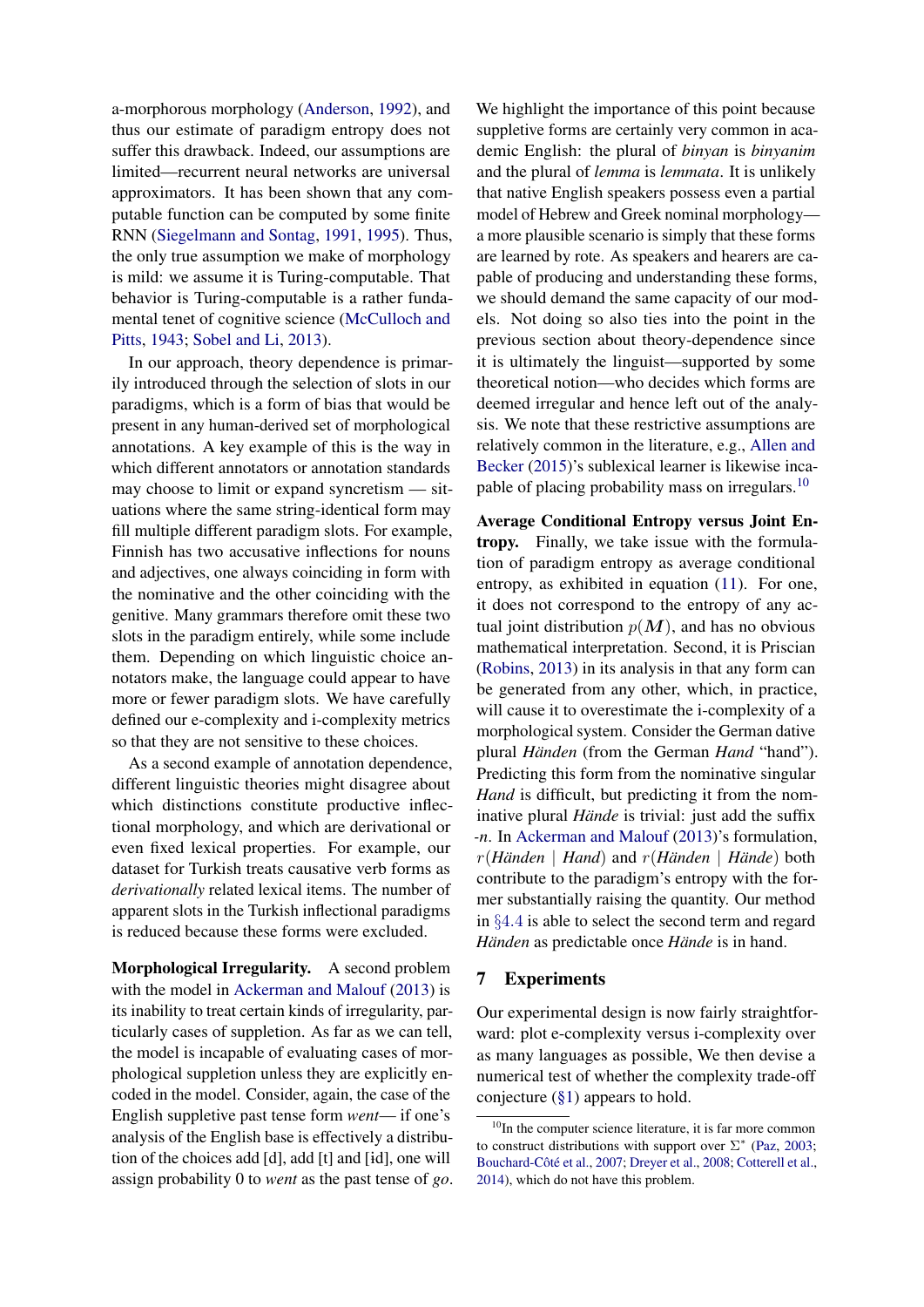#### <span id="page-9-0"></span>7.1 Data and UniMorph Annotation

At the moment, the largest source of annotated full paradigms is the UniMorph dataset [\(Sylak-](#page-14-18)[Glassman et al.,](#page-14-18) [2015;](#page-14-18) [Kirov et al.,](#page-13-13) [2018\)](#page-13-13), which contains data that have been extracted from Wiktionary, as well as other morphological lexica and analyzers, and then converted into a universal format. A partial subset of UniMorph has been used in the running of the SIGMORPHON-CoNLL 2017 and 2018 shared tasks on morphological inflection generation [\(Cotterell et al.,](#page-12-13) [2017a,](#page-12-13) [2018b\)](#page-12-14).

We use verbal paradigms from 33 typologically diverse languages, and nominal paradigms from 18 typologically diverse languages. We only considered languages that had at least 700 fully annotated verbal or nominal paradigms, as the neural methods we deploy required a large amount of training ex-ample to achieve high performance.<sup>[11](#page-9-2)</sup>As the neural methods require a large set of annotated training examples to achieve high performance, it is difficult to use them in a lower-resource scenario.

To estimate a language's e-complexity [\(§2.2.1\)](#page-1-3), we average over all paradigms in the UniMorph inflected lexicon.

To estimate i-complexity, we first partition those paradigms into training, development and test sets. We identify the paradigm classes from the training set  $(\S 4.1)$ . We also use the training set to train the parameters  $\theta$  of our conditional distribution [\(§4.3\)](#page-4-3), then estimate conditional entropies on the development set and use Edmonds's algorithm to select a global model structure for each class [\(§4.4\)](#page-5-0). Now we evaluate i-complexity on the test set (equation [\(10\)](#page-6-4)). Using held-out test data gives an unbiased estimate of a model's predictive ability, which is why it is standard practice in statistical NLP, though less common in quantitative linguistics.

#### <span id="page-9-1"></span>7.2 Experimental Details

We experiment separately on nominal and verbal lexicons. For i-complexity, we hold out at random 50 full paradigms for the development set, and 50 other full paradigms for the test set.

For comparability across languages, we tried to

ensure a "standard size" for the training set  $\mathcal{D}_{\text{train}}$ . We sampled it from the remaining data using two different designs, to address the fact that different languages have different-size paradigms.

Equal Number of Paradigms ("purple scheme"). In the first regime,  $D_{\text{train}}$  (for each language) is derived from 600 randomly chosen non-held-out paradigms  $m$ . We trained the reinflection model in [§4.4](#page-5-0) on all non-syncretic pairs within these paradigms, as described in [§4.3.](#page-4-3) This disadvantages languages with small paradigms, as they train on fewer pairs.

Equal Number of Pairs ("green scheme"). In the second regime, we trained the reinflection model in [§4.4](#page-5-0) on 60,000 non-syncretic pairs  $(m.\sigma', m.\sigma)$  (where  $\sigma'$  may be empty) sampled without replacement from the non-held-out paradigms.[12](#page-9-3) This matches the amount of training data, but may disadvantage languages with large paradigms, since the reinflection model will see fewer examples of any individual mapping between paradigm slots. We call this the "green scheme."

Model and Training Details. We train the seq2seq-with-attention model using the OpenNMT toolkit [\(Klein et al.,](#page-13-14) [2017\)](#page-13-14). We largely follow the recipe given in [Kann and Schütze](#page-13-7) [\(2016\)](#page-13-7), the winning submission on the 2016 SIGMORPHON shared task for inflectional morphology. Accordingly, we use a character embedding size of 300, and 100 hidden units in both the encoder and decoder. Our gradient-based optimization method was AdaDelta [\(Zeiler,](#page-14-19) [2012\)](#page-14-19) with a minibatch size of 80. We trained for 20 epochs, which yielded 20 models via early stopping. We selected the model that achieved the highest average  $\log p(\boldsymbol{m}.\sigma \mid \boldsymbol{m}.\sigma')$  on  $(\sigma', \sigma)$  pairs from the development set.

#### 8 Results and Analysis

Our results are plotted in Figure [2,](#page-10-0) where each dot represents a language. We see little difference between the green and the purple training sets, though it was not clear *a priori* that this would be so.

The plots appear to show a clear trade-off between i-complexity and the e-complexity. We now provide quantitative support for this impression, by constructing a statistical significance test. Visually,

<span id="page-9-2"></span><sup>&</sup>lt;sup>11</sup>Focusing on data-rich languages should also help mitigate sample bias caused by variable-sized dictionaries in our database. In many languages, irregular words are also very frequent and may be more likely to be included in a dictionary first. If that's the case, smaller dictionaries might have lexical statistics skewed toward irregulars more so than larger dictionaries. In general, larger dictionaries should be more representative samples of a language's broader lexicon.

<span id="page-9-3"></span> $12$ For a few languages, fewer than 60,000 pairs were available, in which case we used all pairs.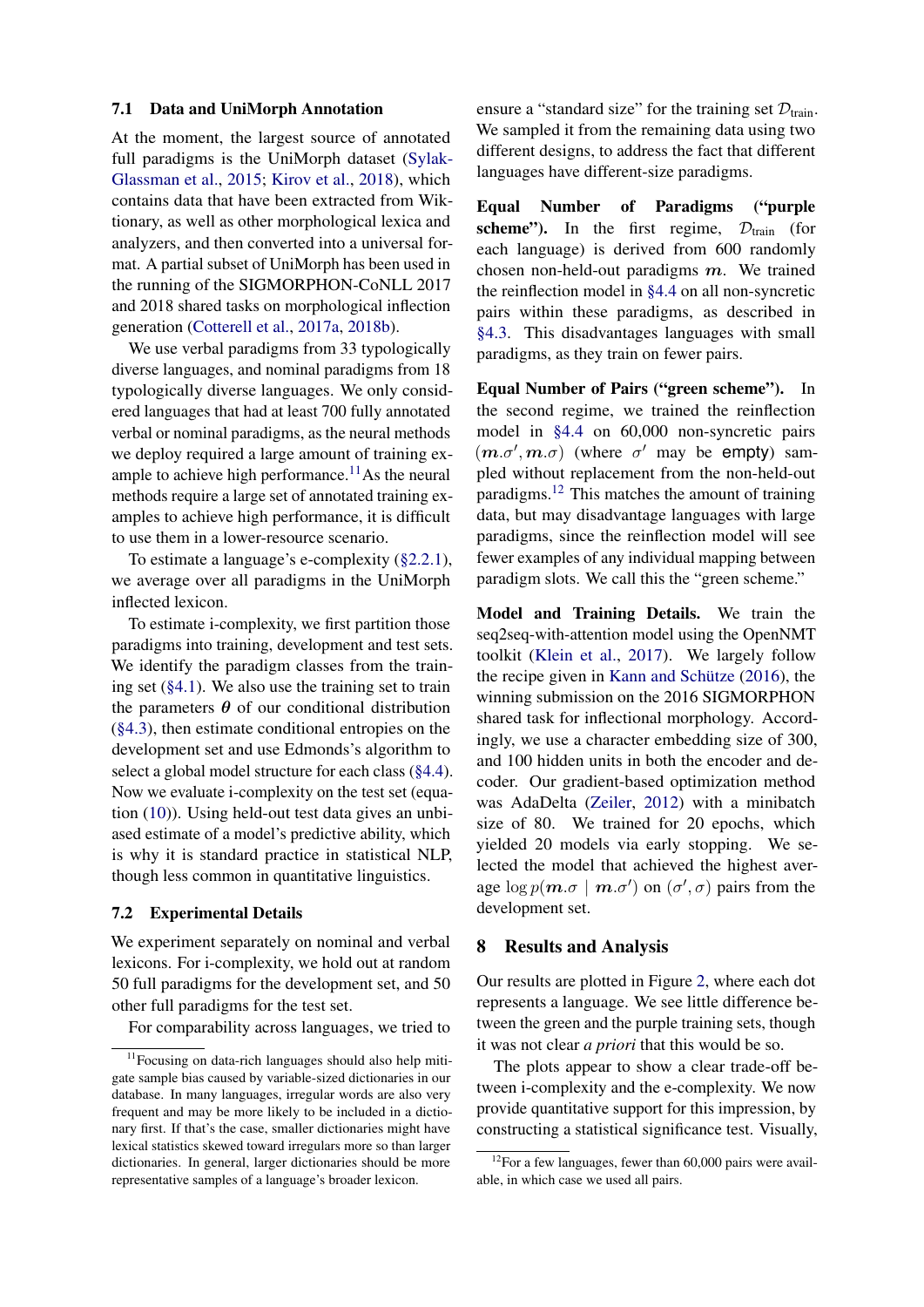<span id="page-10-0"></span>

Figure 2: The x-axis is our measure of e-complexity, the average number of distinct forms in a paradigm. The y-axis is our estimate of i-complexity, the average bits per distinct non-lemma form. We overlay purple and green graphs [\(§7.2\)](#page-9-1): all the purple points are trained on the same number of paradigms, and all the green points are trained on about the same number of slot pairs. The purple curve is the Pareto curve for the purple points, and the area under it is shaded in purple; similarly for green.

our low-entropy trade-off conjecture boils down to the claim that languages cannot exist in the upper right-hand corner of the graph, i.e., they cannot have both high e-complexity and high i-complexity. In other words, the upper-right hand corner of the graph is "emptier" than it would be by chance.

How can we quantify this? The Pareto curve for a multi-objective optimization problem shows, for each  $x$ , the maximum value  $y$  of the second objective that can be achieved while keeping the first objective  $\geq x$  (and vice-versa). This is shown in Figure [2](#page-10-0) as a step curve, showing the maximum i-complexity  $y$  that was actually achieved for each level  $x$  of e-complexity. This curve is the tightest non-increasing function that upper-bounds all of the observed points: we have no evidence from our sample of languages that any language can appear above the curve.

We say that the upper right-hand corner is "empty" to the extent that the area under the Pareto curve is small. To ask whether it is indeed emptier than would be expected by chance, we perform a nonparametric permutation test that destroys the claimed correlation between the e-complexity and i-complexity values. From our observed points  $\{(x_1,y_1),\ldots,(x_m,y_m)\}\)$ , we can stochastically construct a new set of points  $\{(x_1, y_{\sigma(1)}), \ldots, (x_m, y_{\sigma(m)})\}$  where  $\sigma$  is a per-

mutation of  $1, 2, \ldots, m$  selected uniformly at random. The resulting scatterplot is what we would expect under the null hypothesis of no correlation. Our  $p$ -value is the probability that the new scatterplot has an even emptier upper right-hand corner that is, the probability that the area under the nullhypothesis Pareto curve is  $\leq$  the area under the actually observed Pareto curve. We estimate this probability by constructing 10,000 random scatterplots.

In the purple training scheme, we find that the upper right-hand corner is significantly empty, with  $p < 0.021$  and  $p < 0.037$  for the verbal and nominal paradigms, respectively. In the green training scheme, we find that the upper right-hand corner is significantly empty with  $p < 0.032$  and  $p < 0.024$ in the verbal and nominal paradigms, respectively.

### 9 Future Directions

Frequency. [Ackerman and Malouf](#page-12-0) hypothesized that i-complexity is bounded, and we have demonstrated that the bounds are stronger when ecomplexity is high. This suggests further investigation as to *where* in the language these bounds apply. Such bounds are motivated by the notion that naturally occurring languages must be learnable. Presumably, languages with large paradigms need to be regular *overall*, because in such a language,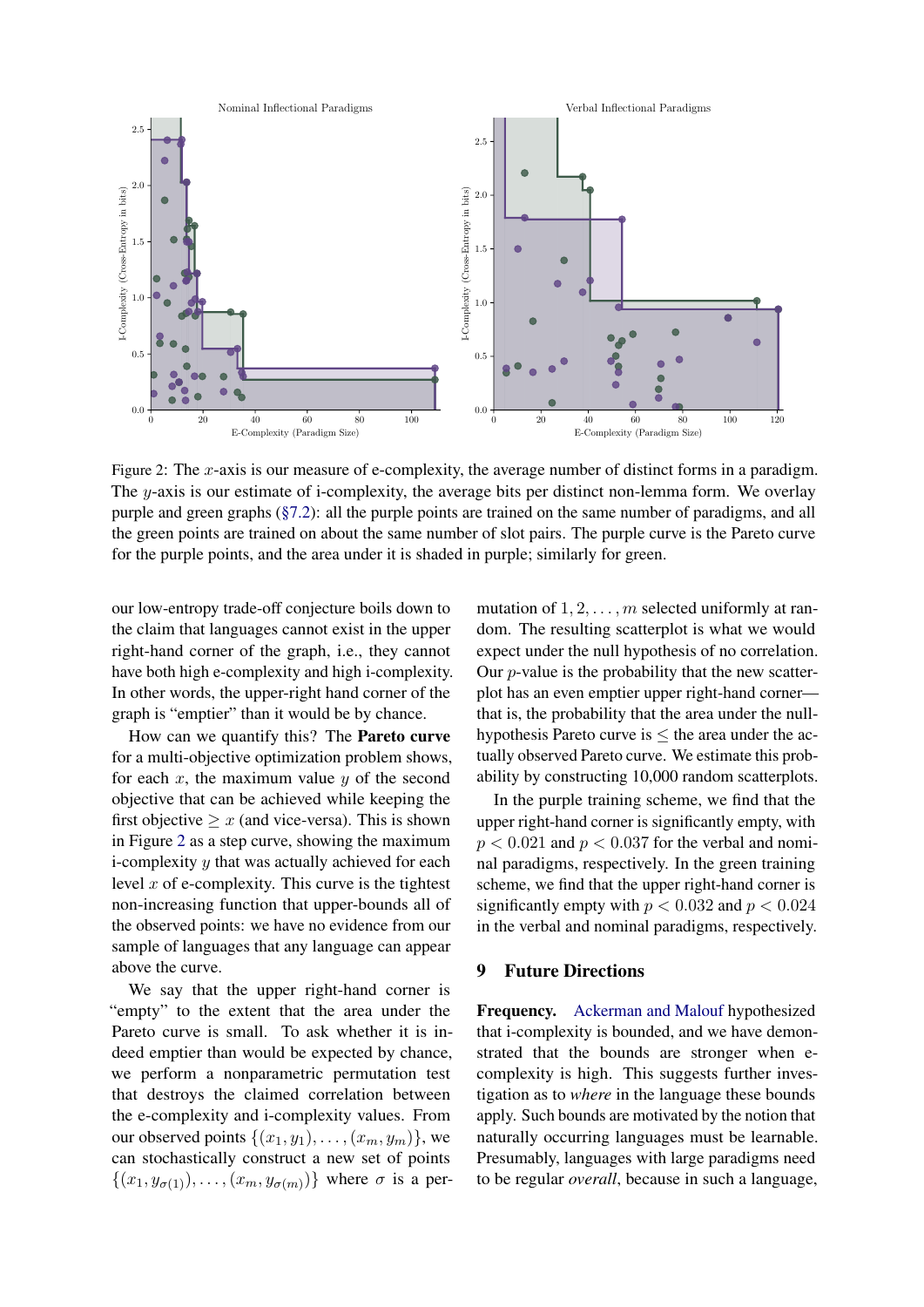the *average* word type is observed too rarely for a learner to memorize an irregular surface form for it. Yet even in such a language, *some* word types are frequent, because some lexemes and some slots are especially useful. Thus, if learnability of the lexicon is indeed the driving force, $^{13}$  $^{13}$  $^{13}$  then we should make the finer-grained prediction that irregularity may survive in the more frequently observed word types, regardless of paradigm size. Rarer forms are more likely to be predictable—meaning that they are either regular, or else irregular in a way that is predictable from a related frequent irregular [\(Cotterell et al.,](#page-12-15) [2018a\)](#page-12-15).

Dynamical models. We could even investigate directly whether patterns of morphological irregularity can be explained by the evolution of language through time. Languages may be shaped by natural selection or, more plausibly, by noisy transmission from each generation to the next [\(Hare and Elman,](#page-13-15) [1995;](#page-13-15) [Smith et al.,](#page-14-20) [2008\)](#page-14-20), in a natural communication setting where each learner observes some forms more frequently than others. Are naturally occurring inflectional systems more learnable (at least by machine learning algorithms) than would be expected by chance? Do artificial languages with unusual properties (for example, unpredictable rare forms) tend to evolve into languages that are more typologically natural?

We might also want to study whether children's morphological systems increase in i-complexity as they approach the adult system. Interestingly, this definition of i-complexity could also explain certain issues in first language acquisition, where children often overregularize [\(Pinker and Prince,](#page-14-21) [1988\)](#page-14-21): they impose the regular pattern on irregular verbs, producing forms like *runned* instead of *ran*. Children may initially posit an inflectional system with lower i-complexity, before converging on the true system, which has higher i-complexity.

Phonology Plus Orthography. A human learner of a written language also has access to phonological information that could affect predictability. One could for example jointly model all the written *and spoken* forms within each paradigm, where the Bayesian network may sometimes predict a spoken slot from a written slot or vice-versa.

Moving Beyond the Forms. The complexity of morphological inflection is only a small bit of the

larger question of morphological typology. We have left many bits unexplored. In this paper, we have predicted orthographic forms from morphosyntactic feature bundles. Ideally, we would like to also predict which morphosyntactic bundles are realized as words within a language, and which bundles are syncretic. That is, what paradigm classes are plausible or implausible?

In addition, our current treatment depends upon a paradigmatic treatment of morphology, which is why we have focused on inflectional morphology. In contrast, derivational morphology is often viewed as syntagmatic.<sup>[14](#page-11-1)</sup> Can we devise quantitative formulation of derivational complexity—for example, extending to polysynthetic languages?

### 10 Conclusions

We have provided clean mathematical formulations of enumerative and integrative complexity of inflectional systems, using tools from generative modeling and deep learning. With an empirical study on noun and verb systems in 36 typologically diverse languages, we have exhibited a Pareto-style tradeoff between the e-complexity and i-complexity of morphological systems. In short, a morphological system can mark a large number of morphosyntactic distinctions, as Finnish, Turkish and other agglutinative and polysynthetic languages do; or it may have a high-level of unpredictability (irregu-larity); or neither.<sup>[15](#page-11-2)</sup> But it cannot do both.

The NLP community often focuses on ecomplexity and views a language as morphologically complex if it has a profusion of unique forms, even if they are very predictable. The reason is probably our habit of working at the word-level, so that all forms not found in the training set are out-of-vocabulary (OOV). Indeed, NLP practitioners often use high OOV rates as a proxy for defining morphological complexity. However, as NLP moves to the character-level, we will need other definitions of morphological richness. A language like Hungarian with almost perfectly predictable morphology may be easier to process than a language like German with an abundance of irregularity.

<span id="page-11-0"></span> $13R$ ather than, say, description length of the lexicon [\(Rissa](#page-14-22)[nen and Ristad,](#page-14-22) [1994\)](#page-14-22).

<span id="page-11-1"></span><sup>&</sup>lt;sup>14</sup>For paradigmatic treatments of derivational morphology, see [Cotterell et al.](#page-13-16) [\(2017c\)](#page-13-16) for a computational perspective and the references therein for theoretical perspectives.

<span id="page-11-2"></span><sup>&</sup>lt;sup>15</sup>A language is under no obligation to be morphologically rich—it may have low e-complexity and i-complexity. [Carstairs-McCarthy](#page-12-16) [\(2010\)](#page-12-16) has pointed out that languages need not have morphology at all, though they must have phonology and syntax.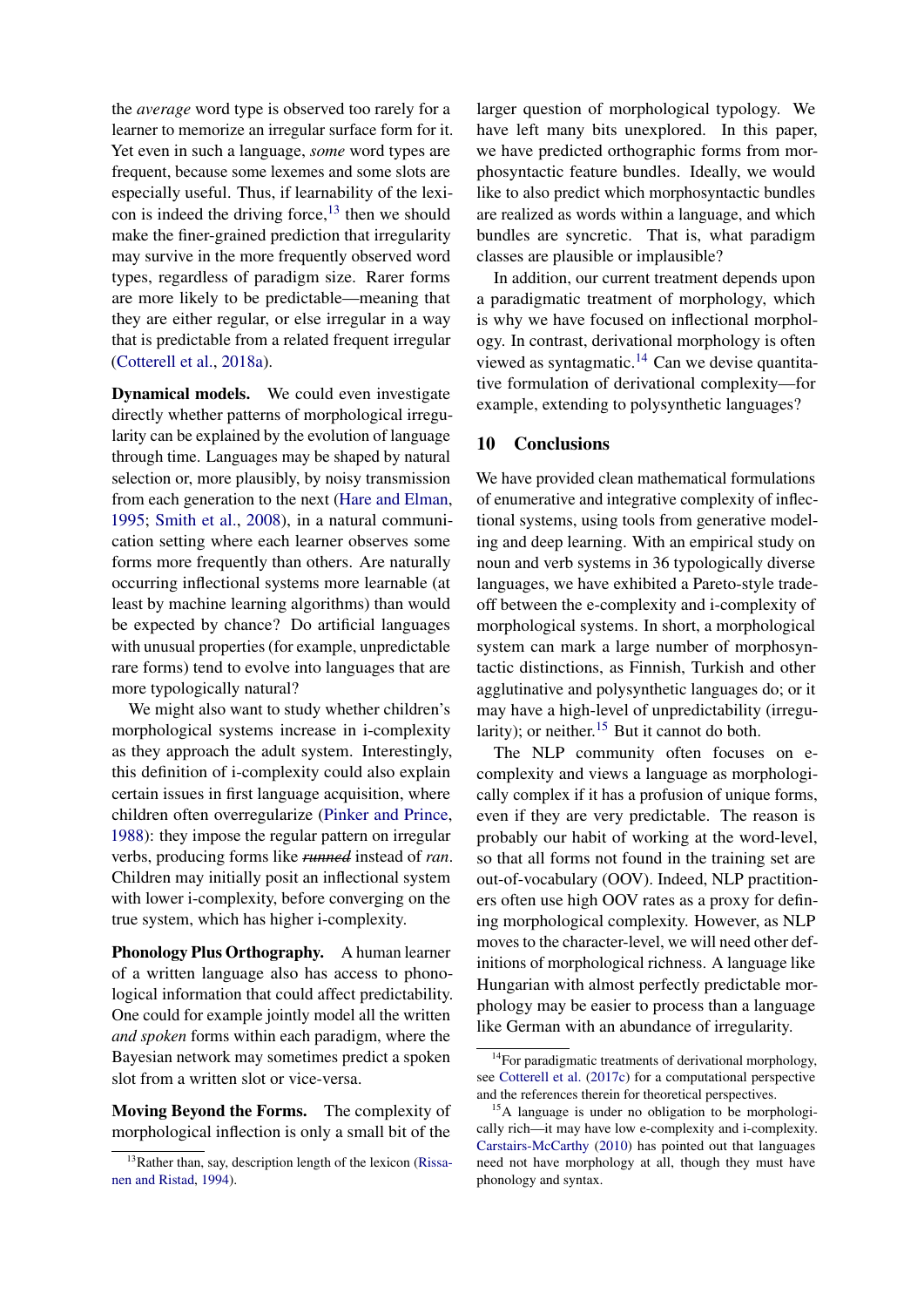## Acknowledgements

This material is based upon work supported in part by the National Science Foundation under Grant No. 1718846. We want to thank Rob Malouf for providing extensive and very helpful feedback, along with the anonymous reviewers.

# References

- <span id="page-12-0"></span>Farrell Ackerman and Robert Malouf. 2013. Morphological organization: The low conditional entropy conjecture. *Language*, 89(3):429–464.
- <span id="page-12-11"></span>Blake Allen and Michael Becker. 2015. Learning alternations from surface forms with sublexical phonology. *Unpublished manuscript, University of British Columbia and Stony Brook University. Available as lingbuzz/002503*.
- <span id="page-12-2"></span>Stephen R. Anderson. 1992. *A-morphous Morphology*, volume 62. Cambridge University Press.
- <span id="page-12-1"></span>Mark Aronoff. 1976. *Word Formation in Generative Grammar*. Number 1 in Linguistic Inquiry Monographs. MIT Press, Cambridge, MA.
- <span id="page-12-4"></span>Matthew Baerman. 2015. *The Oxford Handbook of Inflection*. Oxford Handbooks in Linguistic. Part II: Paradigms and their Variants.
- <span id="page-12-3"></span>Matthew Baerman, Dunstan Brown, and Greville G. Corbett. 2015. Understanding and measuring morphological complexity: An introduction. In Matthew Baerman, Dunstan Brown, and Greville G. Corbett, editors, *Understanding and measuring morphological complexity*. Oxford University Press.
- <span id="page-12-8"></span>Dzmitry Bahdanau, Kyunghyun Cho, and Yoshua Bengio. 2015. Neural machine translation by jointly learning to align and translate. In *ICLR*.
- <span id="page-12-10"></span>Max Bane. 2008. Quantifying and measuring morphological complexity. In *Proceedings of the 26th West Coast Conference on Formal Linguistics*, pages 69–76.
- <span id="page-12-6"></span>Jean Berko. 1958. The child's learning of English morphology. *Word*, 14(2-3):150–177.
- <span id="page-12-5"></span>Leonard Bloomfield. 1933. *Language*. University of Chicago Press. Reprint edition (October 15, 1984).
- <span id="page-12-12"></span>Alexandre Bouchard-Côté, Percy Liang, Thomas Griffiths, and Dan Klein. 2007. A probabilistic approach to diachronic phonology. In *Proceedings of the 2007 Joint Conference on Empirical Methods in Natural Language Processing and Computational Natural Language Learning (EMNLP-CoNLL)*, pages 887–896, Prague, Czech Republic. Association for Computational Linguistics.
- <span id="page-12-7"></span>Peter F. Brown, Vincent J. Della Pietra, Robert L. Mercer, Stephen A. Della Pietra, and Jennifer C. Lai. 1992. An estimate of an upper bound for the entropy of English. *Computational Linguistics*, 18(1):31–40.
- <span id="page-12-16"></span>Andrew Carstairs-McCarthy. 2010. *The Evolution of Morphology*, volume 14. Oxford University Press.
- <span id="page-12-9"></span>C. K. Chow and Cong N. Liu. 1968. Approximating discrete probability distributions with dependence trees. *IEEE Transactions on Information Theory*, 14(3):462–467.
- <span id="page-12-15"></span>Ryan Cotterell, Christo Kirov, Mans Hulden, and Jason Eisner. 2018a. On the diachronic stability of irregularity in inflectional morphology. *arXiv preprint arXiv:1804.08262v1*.
- <span id="page-12-14"></span>Ryan Cotterell, Christo Kirov, John Sylak-Glassman, Geraldine Walther, Ekaterina Vylomova, Arya D. McCarthy, Katharina Kann, Sebastian Mielke, Garrett Nicolai, Miikka Silfverberg, David Yarowsky, Jason Eisner, and Mans Hulden. 2018b. [The CoNLL–SIGMORPHON](http://aclweb.org/anthology/K18-3001) [2018 shared task: Universal morphological rein](http://aclweb.org/anthology/K18-3001)[flection.](http://aclweb.org/anthology/K18-3001) In *Proceedings of the CoNLL SIGMOR-PHON 2018 Shared Task: Universal Morphological Reinflection*, pages 1–27. Association for Computational Linguistics.
- <span id="page-12-13"></span>Ryan Cotterell, Christo Kirov, John Sylak-Glassman, Géraldine Walther, Ekaterina Vylomova, Patrick Xia, Manaal Faruqui, Sandra Kübler, David Yarowsky, Jason Eisner, and Mans Hulden. 2017a. [The CoNLL-](https://arxiv.org/abs/1706.09031)[SIGMORPHON 2017 shared task: Univer](https://arxiv.org/abs/1706.09031)[sal morphological reinflection in 52 languages.](https://arxiv.org/abs/1706.09031) In *Proceedings of the CoNLL-SIGMORPHON 2017 Shared Task: Universal Morphological Reinflection*, Vancouver, Canada. Association for Computational Linguistics.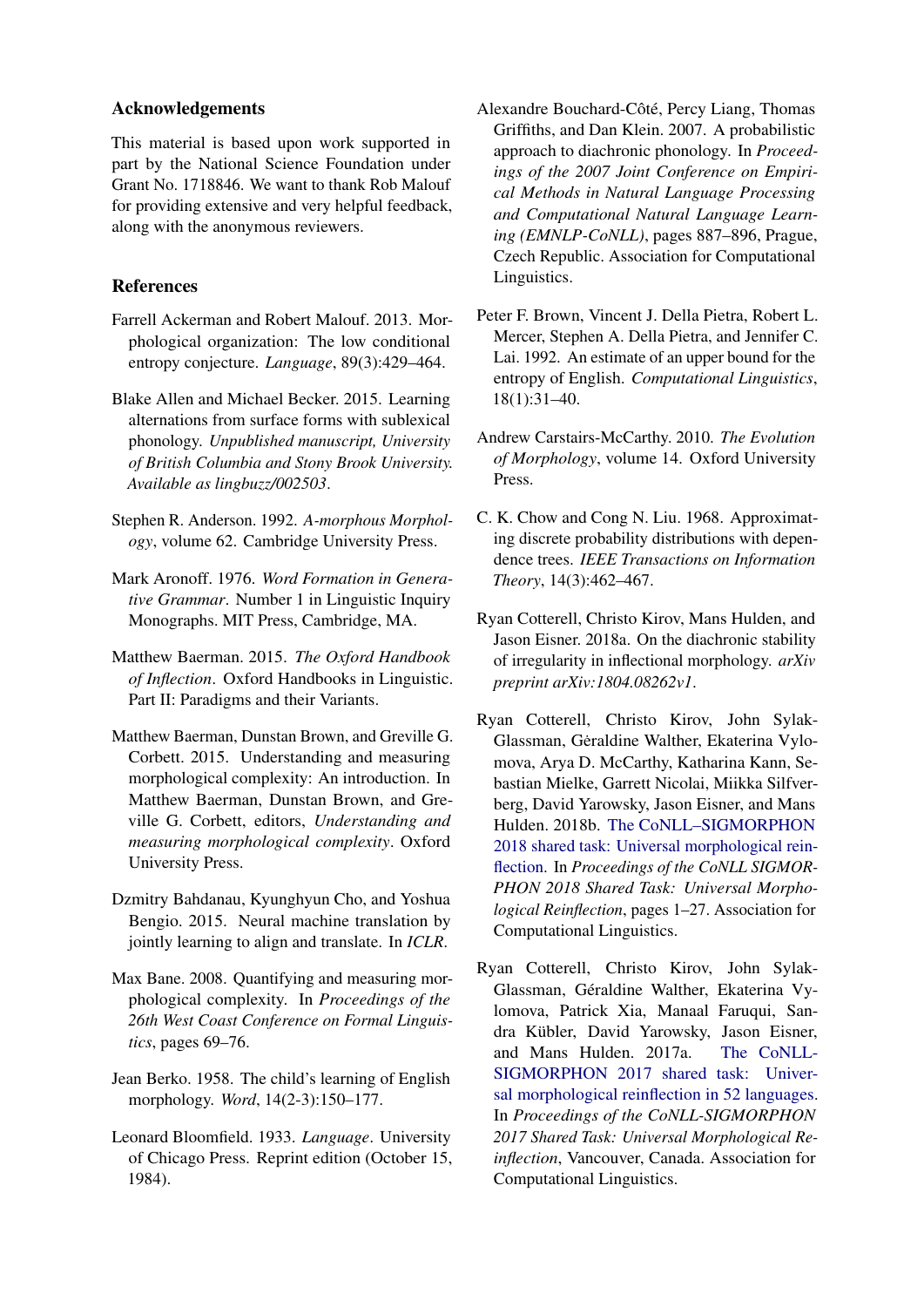- <span id="page-13-8"></span>Ryan Cotterell, Christo Kirov, John Sylak-Glassman, David Yarowsky, Jason Eisner, and Mans Hulden. 2016. [The SIGMORPHON 2016](http://anthology.aclweb.org/W16-2002) [shared task—morphological reinflection.](http://anthology.aclweb.org/W16-2002) In *Proceedings of the 14th SIGMORPHON Workshop on Computational Research in Phonetics, Phonology, and Morphology*, pages 10–22, Berlin, Germany. Association for Computational Linguistics.
- <span id="page-13-12"></span>Ryan Cotterell, Nanyun Peng, and Jason Eisner. 2014. [Stochastic contextual edit distance and](http://www.aclweb.org/anthology/P14-2102) [probabilistic FSTs.](http://www.aclweb.org/anthology/P14-2102) In *Proceedings of the 52nd Annual Meeting of the Association for Computational Linguistics (ACL)*, pages 625–630, Baltimore, Maryland. Association for Computational Linguistics.
- <span id="page-13-4"></span>Ryan Cotterell, Nanyun Peng, and Jason Eisner. 2015. Modeling word forms using latent underlying morphs and phonology. *Transactions of the Association for Computational Linguistics (TACL)*, 3:433–447.
- <span id="page-13-6"></span>Ryan Cotterell, John Sylak-Glassman, and Christo Kirov. 2017b. [Neural graphical models](http://www.aclweb.org/anthology/E17-2120) [over strings for principal parts morphological](http://www.aclweb.org/anthology/E17-2120) [paradigm completion.](http://www.aclweb.org/anthology/E17-2120) In *Proceedings of the 15th Conference of the European Chapter of the Association for Computational Linguistics (EACL)*, pages 759–765, Valencia, Spain. Association for Computational Linguistics.
- <span id="page-13-16"></span>Ryan Cotterell, Ekaterina Vylomova, Huda Khayrallah, Christo Kirov, and David Yarowsky. 2017c. Paradigm completion for derivational morphology. In *Proceedings of the Conference on Empirical Methods in Natural Language Processing (EMNLP)*, pages 725–731, Copenhagen, Denmark. Association for Computational Linguistics.
- <span id="page-13-3"></span>Markus Dreyer and Jason Eisner. 2009. Graphical models over multiple strings. In *Proceedings of the Conference on Empirical Methods in Natural Language Processing (EMNLP)*, pages 101–110, Singapore.
- <span id="page-13-5"></span>Markus Dreyer and Jason Eisner. 2011. [Discov](http://cs.jhu.edu/~jason/papers/#dreyer-eisner-2011)[ering morphological paradigms from plain text](http://cs.jhu.edu/~jason/papers/#dreyer-eisner-2011) [using a Dirichlet process mixture model.](http://cs.jhu.edu/~jason/papers/#dreyer-eisner-2011) In *Proceedings of the Conference on Empirical Methods in Natural Language Processing (EMNLP)*, pages 616–627, Edinburgh.
- <span id="page-13-11"></span>Markus Dreyer, Jason Smith, and Jason Eisner. 2008. [Latent-variable modeling of string trans](http://www.aclweb.org/anthology/D08-1113)[ductions with finite-state methods.](http://www.aclweb.org/anthology/D08-1113) In *Proceedings of the 2008 Conference on Empirical Methods in Natural Language Processing (EMNLP)*, pages 1080–1089, Honolulu, Hawaii. Association for Computational Linguistics.
- <span id="page-13-9"></span>Jack Edmonds. 1967. Optimum branchings. *Journal of Research of the National Bureau of Standards B*, 71(4):233–240.
- <span id="page-13-2"></span>David Gil. 1994. The structure of Riau Indonesian. *Nordic Journal of Linguistics*, 17(2):179–200.
- <span id="page-13-15"></span>Mary Hare and Jeffrey L. Elman. 1995. Learning and morphological change. *Cognition*, 56(1):61– 98.
- <span id="page-13-1"></span>Charles F. Hockett. 1958. *A Course In Modern Linguistics*. The MacMillan Company.
- <span id="page-13-7"></span>Katharina Kann and Hinrich Schütze. 2016. [Single](http://anthology.aclweb.org/P16-2090)[model encoder-decoder with explicit morpho](http://anthology.aclweb.org/P16-2090)[logical representation for reinflection.](http://anthology.aclweb.org/P16-2090) In *Proceedings of the 54th Annual Meeting of the Association for Computational Linguistics (ACL)*, pages 555–560, Berlin, Germany. Association for Computational Linguistics.
- <span id="page-13-10"></span>Michael J. Kenstowicz. 1994. *Phonology in Generative Grammar*. Blackwell Oxford.
- <span id="page-13-0"></span>Aleksandr E. Kibrik. 1998. Archi (Caucasian – Daghestanian). In *The Handbook of Morphology*, pages 455–476. Blackwell Oxford.
- <span id="page-13-13"></span>Christo Kirov, Ryan Cotterell, John Sylak-Glassman, Géraldine Walther, Ekaterina Vylomova, Patrick Xia, Manaal Faruqui, Sebastian Mielke, Arya D. McCarthy, Sandra Kübler, David Yarowsky, Jason Eisner, and Mans Hulden. 2018. UniMorph 2.0: Universal Morphology. In *Proceedings of LREC 2018*, Miyazaki, Japan. European Language Resources Association (ELRA).
- <span id="page-13-14"></span>Guillaume Klein, Yoon Kim, Yuntian Deng, Jean Senellart, and Alexander Rush. 2017. [Open-](http://aclweb.org/anthology/P17-4012)[NMT: Open-source toolkit for neural machine](http://aclweb.org/anthology/P17-4012) [translation.](http://aclweb.org/anthology/P17-4012) In *Proceedings of ACL 2017, System Demonstrations*, pages 67–72. Association for Computational Linguistics.